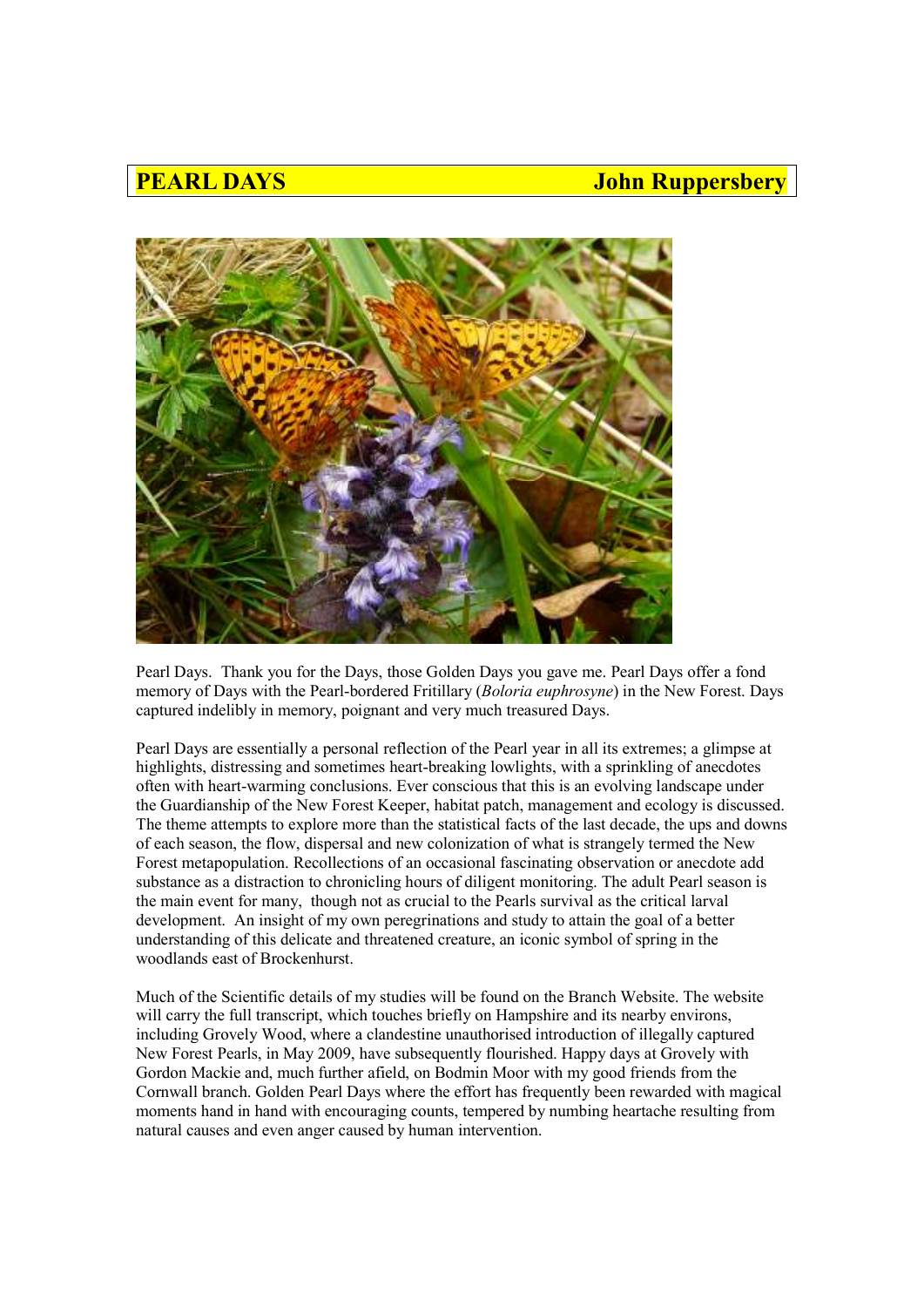In 2011 and 2012, the fortunes of the Pearl-bordered Fritillary in the New Forest has experienced the two extremes. So there really isn't a better time to tell this story.

Twenty something years ago, at the start of the 1990's, Pearl were still extant in the woods below Farley Mount, having just colonized Crab Wood out of the West Wood complex. All was not well, and with successional habitat change Pearl were lost within a couple of years. Local extinctions accelerated across the south country, and by 1998 Pearl were extinct in Dorset, a county where they flourished just a decade earlier.

At the time, I confess I took this spring Fritillary for granted, simply because it was still reasonably abundant; in much the same way as I thrilled to hear the evocative trill of the Wood Warbler in the woods of the New Forest in 1990 but was acutely aware of its rapid decline by 1995.

By the mid nineties the Pearl was struggling in the New Forest and could really do with a helping hand. This was, in part, provided courtesy of the election of the New Labour Government in 1997. The Forestry Commission were mandated, by the Govt., to introduce a policy where wildlife conservation took a higher profile and priority. Fortunately, at this time John Gulliver had been appointed Head Keeper, and was instrumental in deploying his knowledge, interest and enthusiasm for all things entomological to directly influence the Pearl's precarious prospects. Habitat management in the Pignal and Ramnor Inclosures of Greater Parkhill, the area north-east of Standing Hat, first caught and then stabilised a desperately dwindling population (part of the Inclosure banks remain, but the internal fences have gone). In the late 1990's, two or three visits each May culminated with one of those golden days in late May 1999, shared by luminaries from the New Forest Bird Group, including Keith Morgan, a HBBC member and occasional transect walker. Recently, Keith vividly recounted the experience "A magical day of unbroken sunshine and clarity. We had lunch sitting on tree stumps on Ramnor Hill with dozens of Pearl flitting and cavorting around us…exhilarating wonderment. The uplifting spectacle as a total experience remains vivid in the memory. Certainly one of my butterfly highlights."



**New Forest Research site 1:** 1 May 2007 (John Ruppersbery)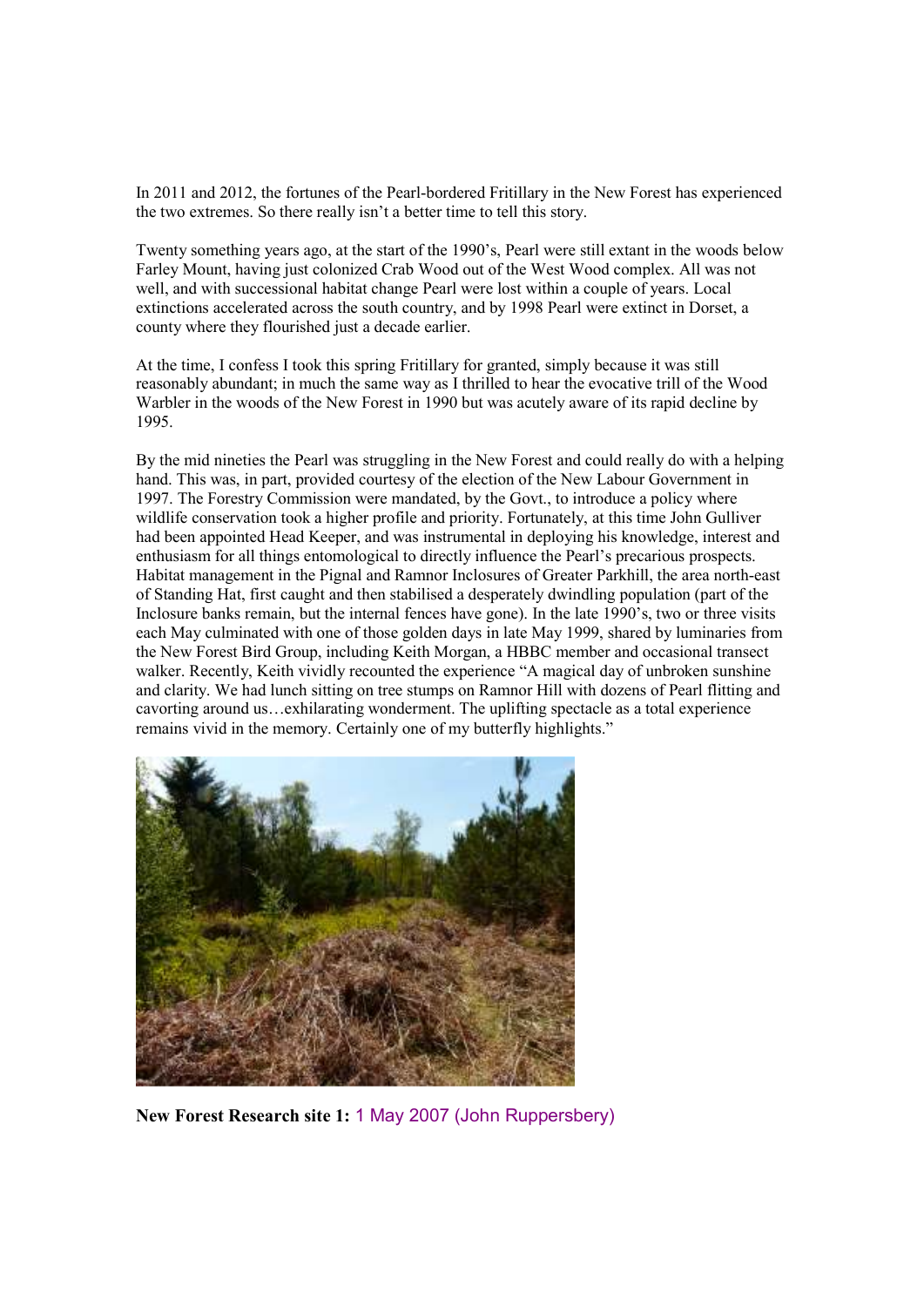

**New Forest Research site 2:** 22 May 2007 (John Ruppersbery)

The new Millennium announced itself with an expansion in distribution, with a thriving colony adjacent to the Etherise Gutter in Perrywood Hazeley. Across the Forest, counts were subject to seasonal fluctuations though numbers encouragingly improved but over a wider landscape area. In New Copse Inclosure, an area of clearfell was created in 2001and the accompanying ditch works, spoil deposits and specific forest operations, directly benefited habitat potential for the Pearl. Pearl were also present, though in low numbers, along the main wide trackside, and it appears likely that dispersal from this trackside activity, and maybe from Perrywood Hazeley, were responsible for colonization of female Pearl and egg-laying on the area of clearfell in 2003, where bracken/leaf litter and a favourable violet-rich seed bed prospered.

These components provided a developing structure which gave rise to a truly spectacular experience on 19<sup>th</sup> May 2004. Having arranged to meet up with Keeper Jonathan Cook, we made our way to the mid-way point alongside the main clearance ditch where in the lea of a field maple, we stopped abruptly. With breath-stopping exhilaration, the sight of dozens of Pearl held us captive. Spellbound we watched as Pearl patrolled up and down the ditch side, males searching for newly emerged females. For what seemed several minutes we were lost deep in the silence of our own emotions, my cup of happiness filled to overflowing. A Southampton bound train broke natures tranquillity and glancing at my companion, a radiant beam broke across Jonathan's rosy face; a persona of contentment and elation. Turning to me, with a wry chuckle and his trade-mark spark of bravado, Jonathan quipped "John, those are tears running down your face". Which they were, but I defy any nature lover to hold back their emotions in the face of such a heart-warming vision? The mellifluous cadence of a willow warbler floated joyfully over the testosteronecharged clearance. A roe deer barked and, as we made our way off the clearance, a nightjar rose from under our feet.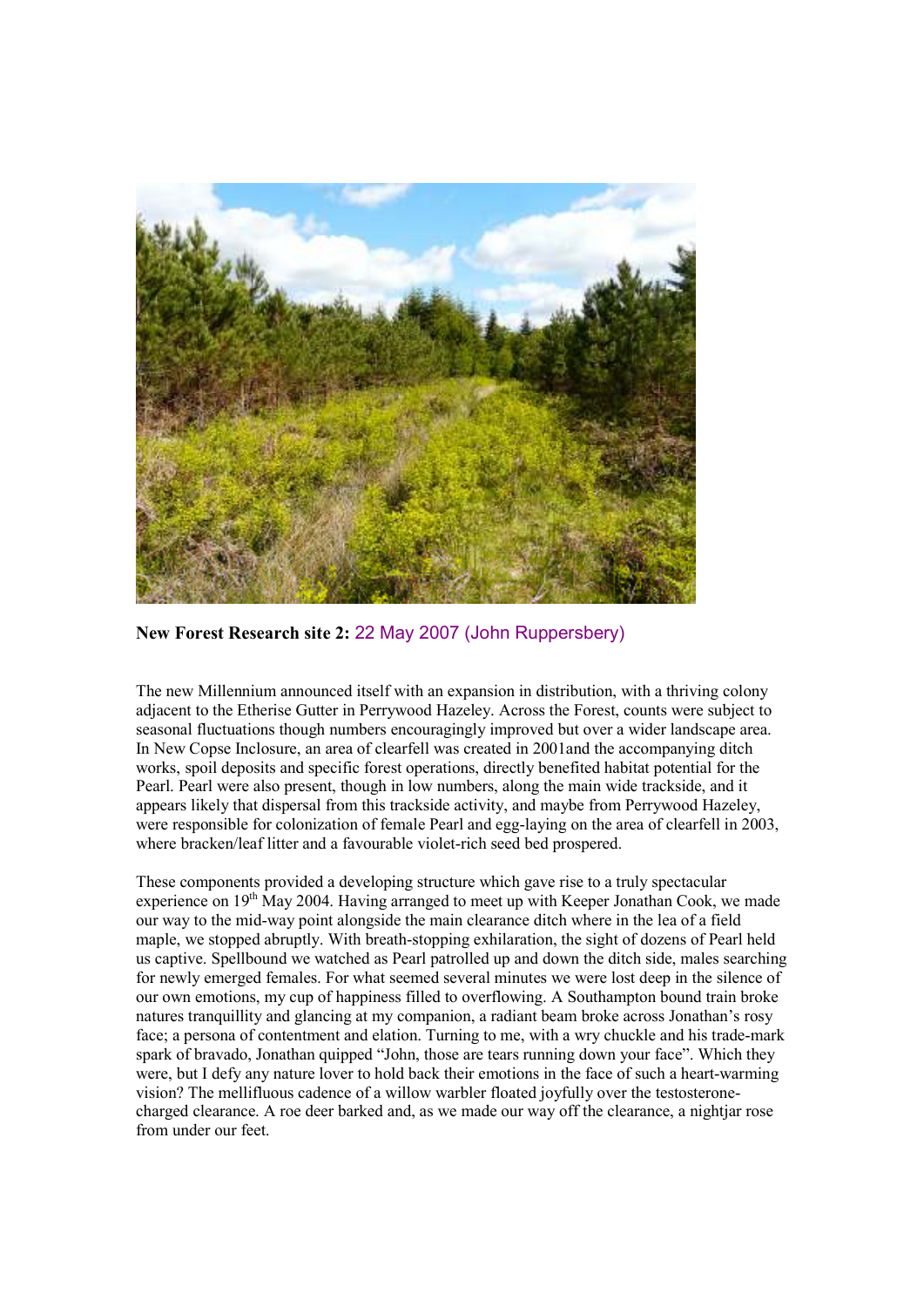Shared experiences strike a chord that remains more vivid and poignant in the memory for the very sense of having been shared. Herein lays the fallibility. The flaw in sharing experiences being that others then know! Not that another tear-jerking encounter, shared with the effervescent Anne McCue in 2009, necessarily falls within that particular category. Visiting Park Inclosure, Anne and myself (I) were enthralled by a dozen or so Pearl as they voraciously nectared three or four abreast on adjacent bugle - a square foot of heaven! Not to mention tears of joy! The previous week-end, the serendipity enjoyed in what is essentially the peaceful pursuit of a quintessential spring Fritillary was shattered by the brazen onslaught of collectors. Intent on ravaging Pearl, these scurrilous degenerates struck in three separate incidents over the week-end  $9<sup>th</sup>$  & 10<sup>th</sup> May 2009; Parkhill on Saturday, a grass ride in Pignal on Sunday morning and in midafternoon at the eastern end of New Copse.



**Pearl-bordered Fritillary egglaying at New Copse Inclosure** (Paul Brock)

The Saturday capture, by a BC member, were transported to Wiltshire, where the few that survived the trauma of capture were released (unauthorised) to form the nucleus of what is the Grovely Wood colony; egg-laying was observed a fortnight later which might suggest a second release, maybe from bred species collected from Pignal in 2008, but who knows!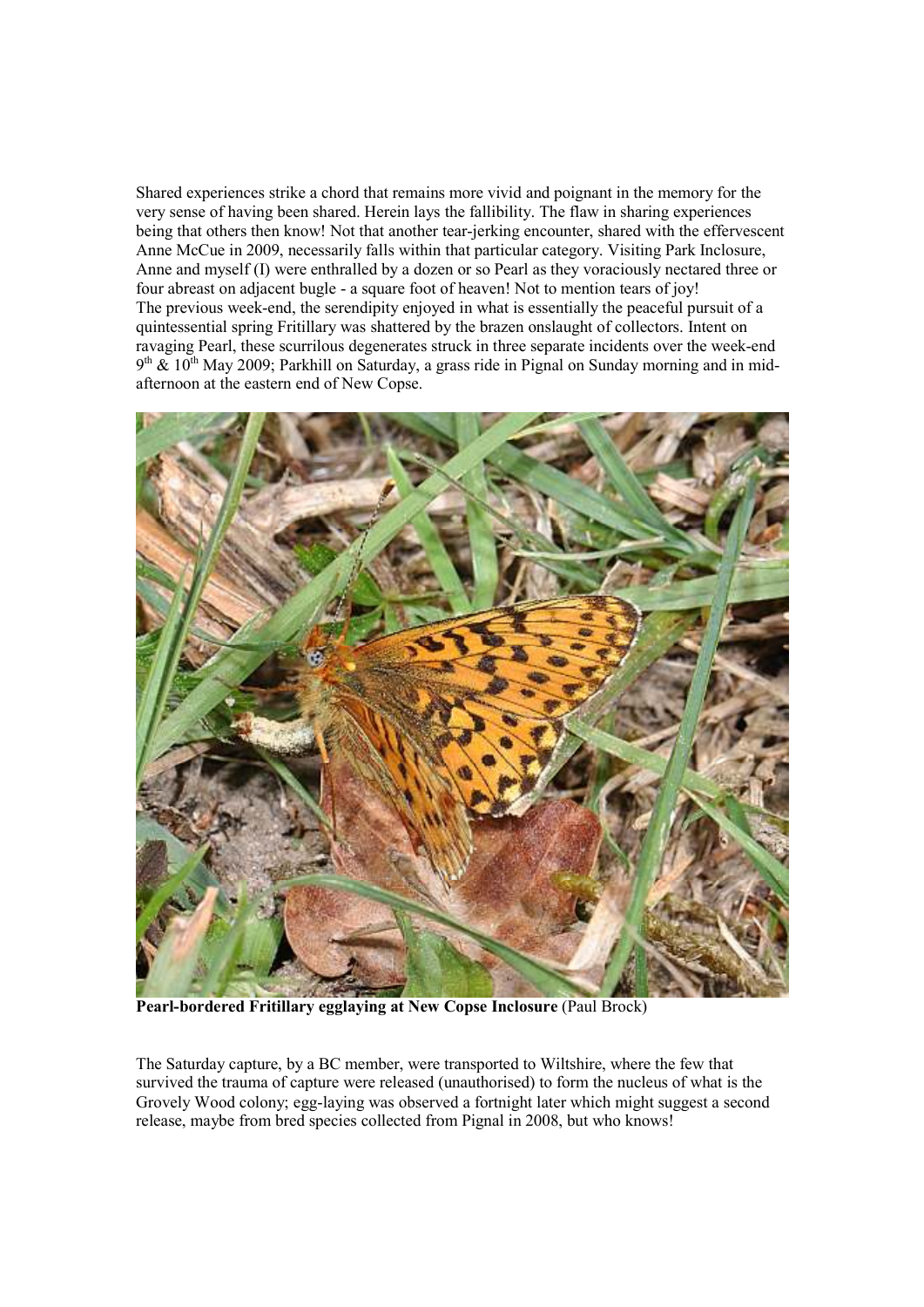Of these three reported incidents, at least two were committed by BC members who were intent on displaying their irresponsible behaviour to the detriment of a known threatened and endangered species. We know who they are, one even has a record (and reputation) of transgressions, caught capturing Grayling by a FC Keeper.

Who is to blame? The very same source who has encouraged, or should that be incited, interest with relevant information of locations; Field-trip leaders, publications, website observations and recorders, especially those citing significant counts to a location. Most of these well-intended sources provide a service, information and records, in the belief that such a service is assisting the cause of conservation or education.

The flaw in sharing knowledge can, quite innocently and inadvertently, act to stoke-up trouble. A publication states precise locations and even provides an understandable map with grid reference for Pignal (and BC receive £1 for each book sold). In earlier years, our own Report has provided counts to locations. While ecologist Adrian Hoskins website provides information on the species and ecology, the location is no more precise than the New Forest, or north-west (Hampshire). However, another popular website discloses the precise location, with detailed information on the location, for example New Copse, which readily attracts all comers.(I have seen them!) I cannot say I would even venture to agree with the description as to the status and successional development of New Copse at that time. The Keeper and myself considered New Copse in transition, with two areas in rapid decline while another was taking off and developing. However, these points aside, the actual issue is the damaging implication of stating precise locations. I certainly approve of one website but have severe reservations of any website, or information source, that provides sensitive information detailing precise locations.

Branch stalwart, Ashley Whitlock, a prolific recorder, walks leader and website observer, commented "The damage was done in those years when information was freely available. We have had to learn the hard way and that was too late in the day."

Following the mass collecting orgy of 2009, the Forestry Commission issued a directive and in June 2009, John Gulliver phoned me in person and we discussed the situation and implications. In effect, this sought to curtail disclosure of counts to locations.

The damage had been done many years before. We may just as well have produced a "Waymarked Walk" for Pearl-bordered Fritillary, such was the open availability of what should have been sensitive information.

The views held by Ashley mirror my own, and it is recognised that they may differ from the stance of others, who may tolerate and accept the status of these misguided individuals whose intent goes beyond observations and recording - be they of counts or images! "If they are members, we can keep an eye on them". Such is the way of the world. The vast majority of BC members are well intended and would be horrified by unauthorised capture and removal of butterflies. Matthew Oates has objectively covered the ways of collectors. The very same school teacher, supplementing his income, was confronted leaving Grovely Wood with Purple Emperor in a glass topped box. Fortunately for the offender, the getaway was made minutes before the responding Wildlife Ranger arrived at the scene. Collecting of butterflies in the New Forest is in contravention of the Law. Where there is evidence and Police are in attendance, butterfly collectors in the New Forest are liable to prosecution for a breach of English Nature (EN) and FC statutes; contravention of SSSI (damage to SSSI) and FC By-Laws.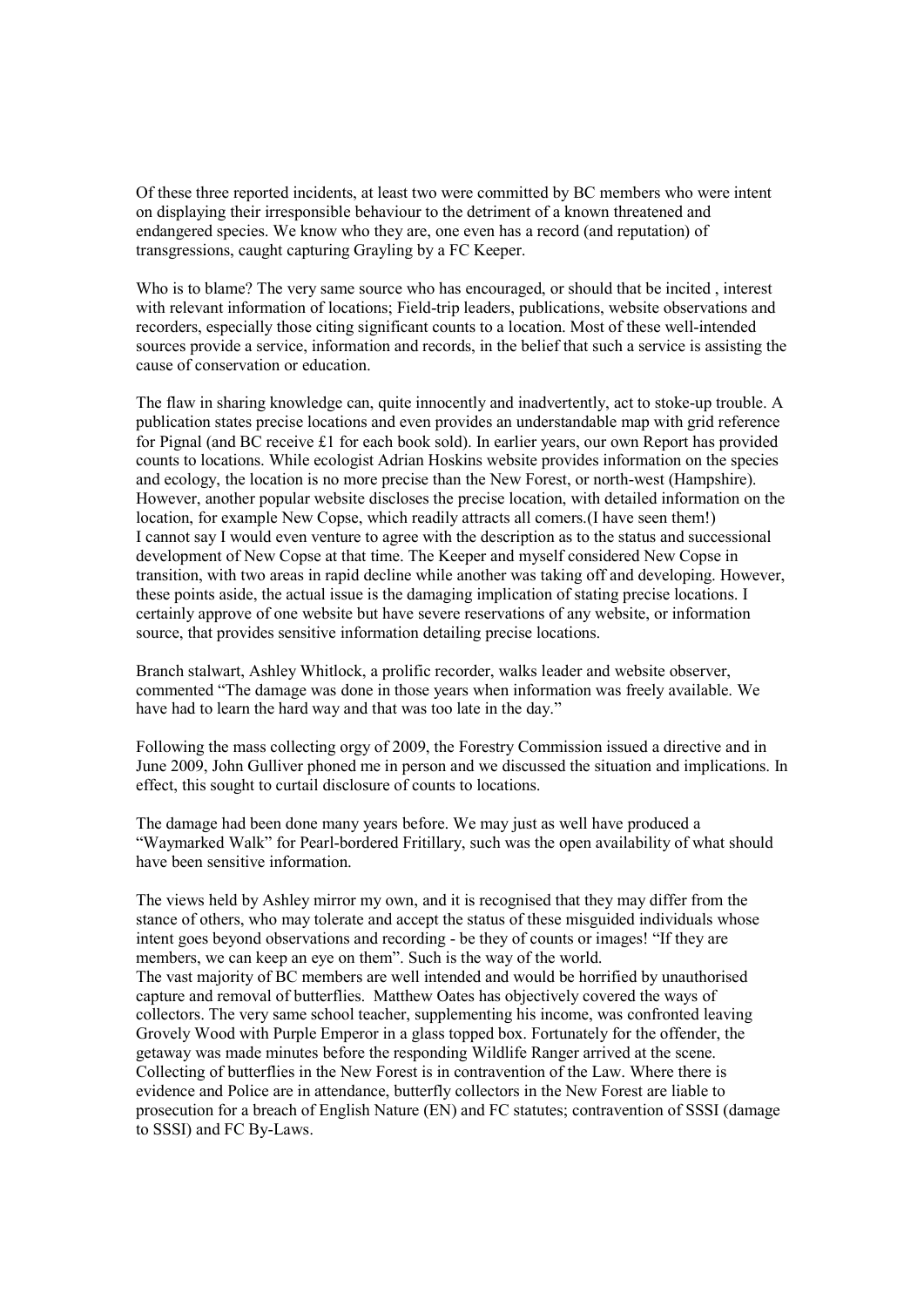In 2009, I was ready to go. My commitment remains steadfast to the Keepers. It is they who are the Guardians of the Pearl, which they cherish on their beat, and it is they who are responsible for conservation management so that we can enjoy the sight and splendour of the Pearl, other butterflies, insects, wildlife and landscape. In my role as a key-stakeholder, I deliver salient information on conservation issues, such as appropriate habitat management, to the Keeper. In effect, we work together in this respect although it is the Keeper, maybe with the assistance of colleagues and Two Trees, who deliver the crucial habitat management.

The Keepers also receive a full breakdown of Pearl counts from circa twenty locations. In contrast, HBBC receive an abbreviated copy, which has to be scrutinised and passed by the Keepers. Typically this would give account from a dozen locations from within two large fenced enclosures north of the rail line, of which some 952 acres form Greater Parkhill. When translated, it appears the Parkhill count was 552. Similarly, Mark Swann is credited with 531 in Pignal, though some 300 were actually in another fenced area where Perrywood Hazeley and Woodfidley is traversed. Mark, on his bike, and I meet and exchange experiences occasionally, and I acknowledge his valued contribution to the cause.

I have got ahead of myself by several years and return to the formative years of my Pearl experience. I will, though, concentrate on an area in preference to a chronological approach. In New Copse, a number of scallops were created along the main east to west track, where various initiative were deployed which included chain-harrowing pulled by a quad bike, bracken brashing, ride widening and cosmetic attention. The quad biking was hair-raising though nothing alongside watching fearless Robert (now in the Forest of Dean as National Trainer) rounding-up miscreant ponies in New Copse.

However, the most significant developments included the creation of a small clearance and adjacent trackside work, towards the eastern end, known affectionately as Cooks Corner. This valuable work was performed by volunteers from the FC Two Trees conservation, in 2005/06. The brash was carefully raked and removed to provide an area which was colonized in 2006 & 07. Cooks Corner has consistently produced figures comfortably in excess of 25, and frequently witnessed the earliest emergence. That is until 2012, when only the tumbling banks survived the catastrophic larval mortality which beset the perpetually waterlogged flat areas, especially those precious areas north of the track, where considerable fresh nibbling was evident and several larvae were observed prior to the onset of the atrocious wet weather of April. Cooks Corner has been the scene of illegal and unauthorised collecting (circa 30 were lifted on  $10<sup>th</sup>$  May 2009), and recipient of branches dumped on an area of egg-laying by irresponsible hardwood contractors (they were ordered off-site). Though influenced by the base-rich Headon Beds, whose sea-shells of long ago are exposed in a ditch to the north of the track, this lovely corner should remain viable for Pearl to mid-decade. It remains sufficiently dynamic to provide fertility and conditions for violets and basking litter though without the woosh factor which prevails in Grovely and the Jurassic limestone of Matthew Oates Cirencester Woods.

Away to the west, another area was cleared of Norway Spruce, and again this was raked and a bonfire enjoyed by the Two Trees volunteers. The area was deer proofed and the fence set back some 22 foot from the western bank. Native broadleaf trees, including hazel, and grasses grow protected from deer and ponies, but it is the banks and tumbling terrain outwith the fence which hold the interest for the Pearl. Numbers grew steadily to 30 plus in 2009  $&0.0$ , but struggled to reach double figures in the troubled 2012 season, though they did fare better here, on the tumbling terrain, than elsewhere in New Copse. There is a happy ambience in this corner of New Copse and the proximity of the Etherise Gutter, here at its loveliest, adds to the attraction.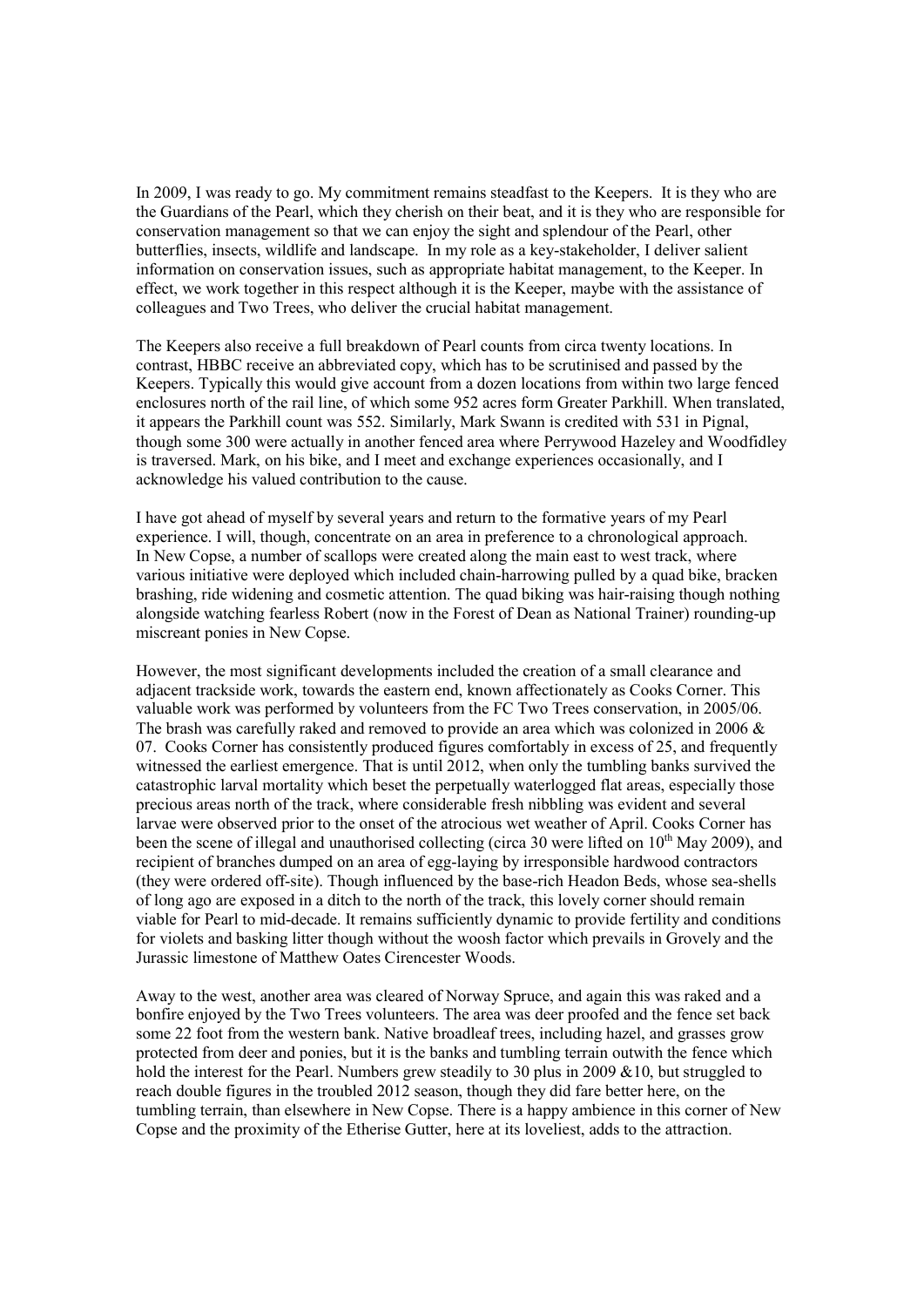In New Copse, figures have fluctuated since a count of 96 in 2004 (described earlier).That year, the majority of Pearl were observed in two areas which now hold very few but provide a corridor for dispersal to the rail line drift and beyond. In 2007, 2008 & 2010, daily counts exceeded 100 from four distinct locations within New Copse. In 2011, with the benefit of weeks of glorious weather, spectacular emergence resulted in an early May count just shy of 300. In contrast, the highest count in 2012 was a mere 44 on 28<sup>th</sup> May. Yet at the end of March 2012, there were twice as many larvae nibbling on wilting violets as there were twelve months earlier, in the spectacularly successful 2011. How many eggs did the 150 plus females of 2011 lay? And how many eggs by the 25 females in 2012? As elsewhere in the New Forest, much depends on the weather conditions. Critically post-hibernation in March and April 2013, but the weather conditions thus far do not augur well, and flooding in two locations makes the picture even gloomier. On the bright side, fortunately at least 50% of emergence (and possibly 60%) was on or after 26<sup>th</sup> May, late enough to have the advantage of violet germination for egg-laying and prehibernation larvae. The downside, it then rained incessantly.

Fortune smiled when Peter and Pat Gardner joined me for a walk around New Copse on 18<sup>th</sup> May 2008. Eagle-eyed Pat picked out the dozen or so Pearl I failed to observe. After two hours of assiduous monitoring, we reached the 2000 clearance and threw ourselves selflessly into twenty crazy minutes doing battle with fretting birch and grumpy pine saplings and hurling ourselves recklessly over angry ditches, then with an expression of puzzled bewilderment Pat and Peter asserted "Why are all these Pearl flitting around? This isn't their habitat, surely?". I explained that they had helped with a record count and that this was the remnant of just four years earlier. We had actually raised the daily count to 116, the highest total in New Copse during my sorties (the 2007 Report recorded 127 on  $1<sup>st</sup>$  May, but this included 55 north of the rail line).

In May 2009, former Dorset Chairman Brian Dicker and his wife Sylvia joined me for an absorbing day, mostly in New Copse. As is customary when in the presence of experts, I picked Brian's brain and we mulled over numerous points. Meeting Keeper Jonathan Cook a few days later, I ran over the various observations Brian had made. Jonathan listened intently until I had finished and I asked for his reaction. It wasn't instant, and then he burst into laughter "You've gone barmy, John. Don't you remember we discussed all that last year and the year before…Don't you remember those young beech shading out that bit on the bend were going to be felled but ..They'll come down next year, but the big beech opposite is part of the landscape. " The sapling beech shading out the violets were removed the following year and much has changed with more light along a wide trackside. Lovely.

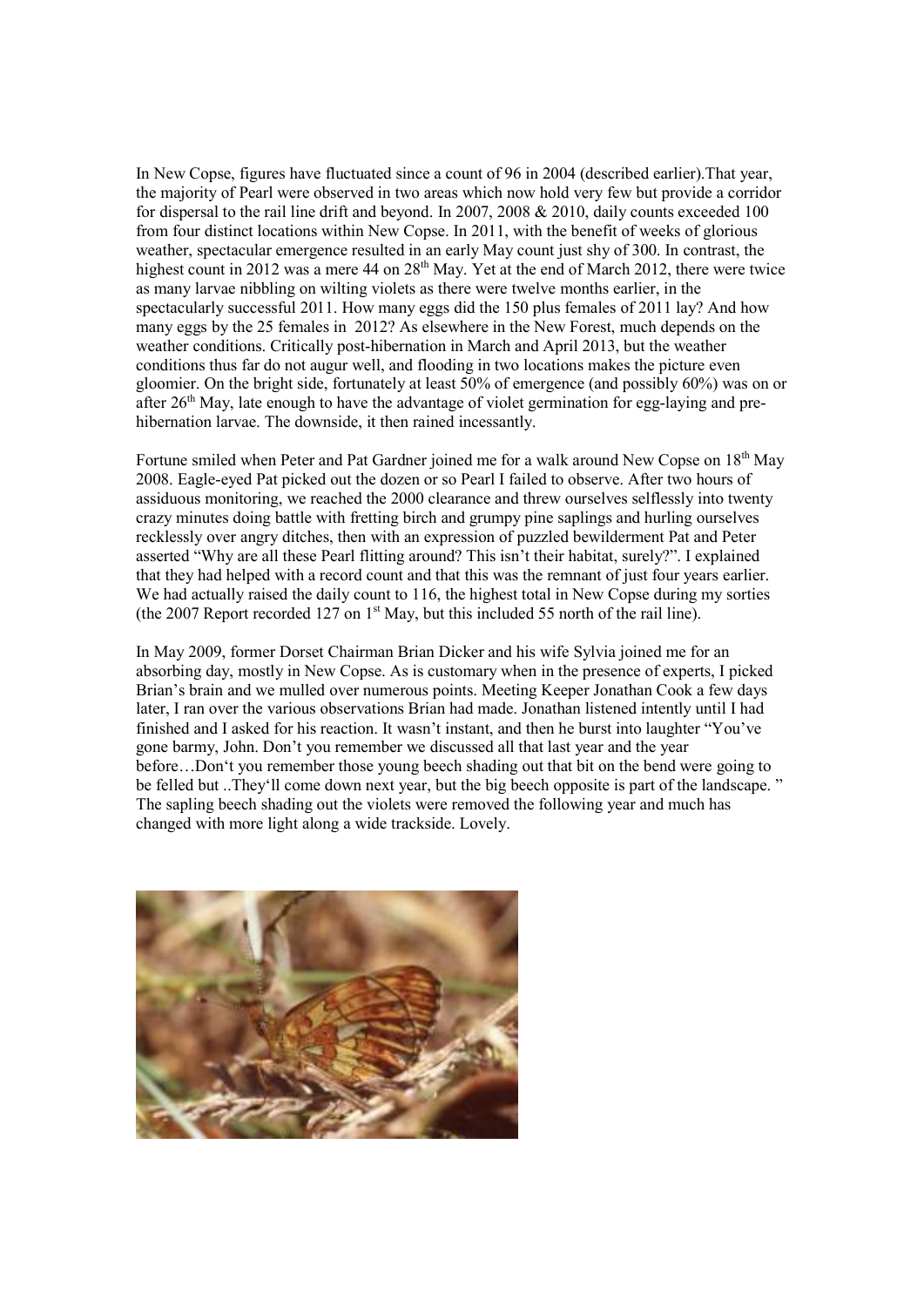

**Male, 28 May 2006** (John Ruppersbery)



**Mating pair** (John Ruppersbery)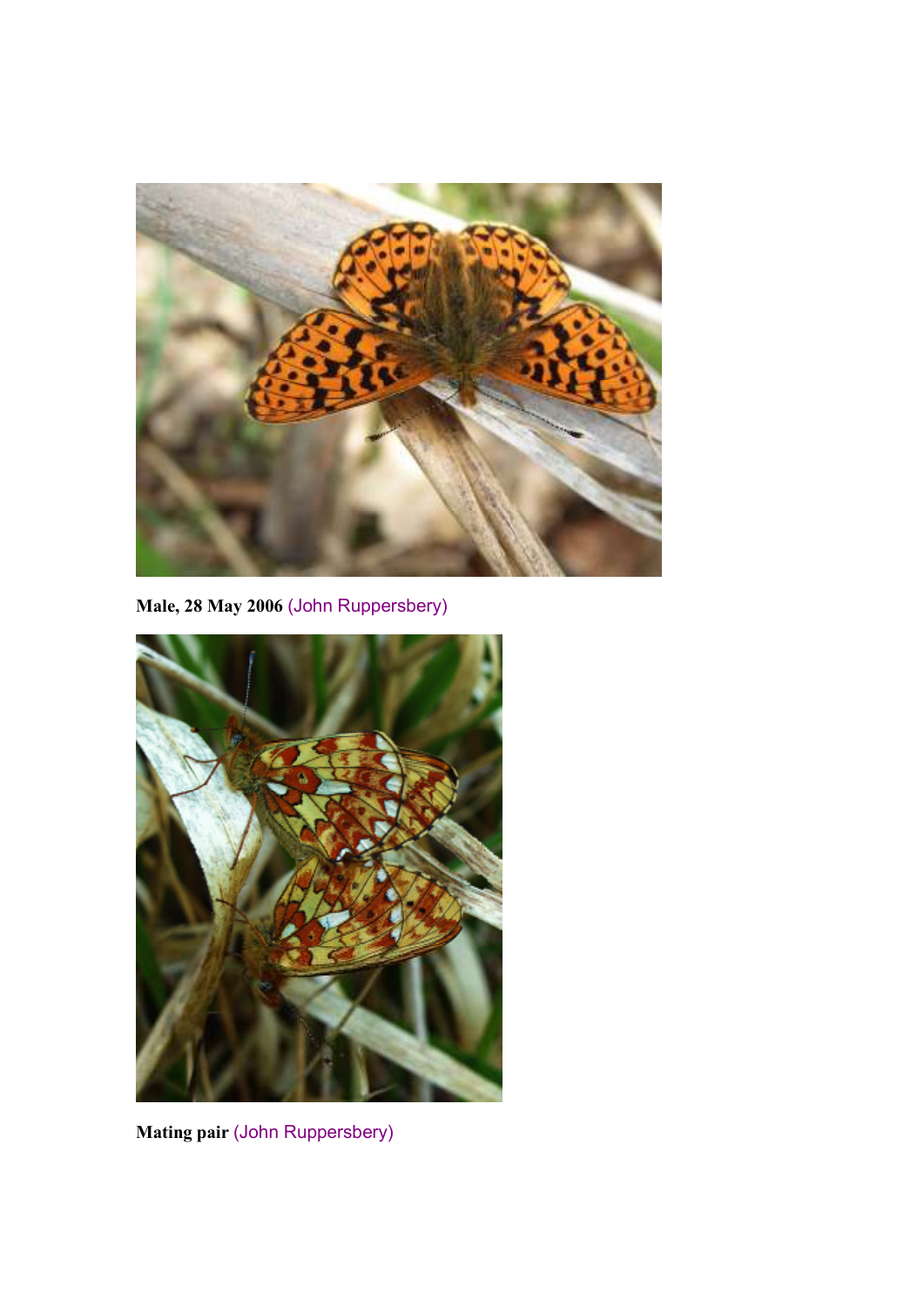Elsewhere, south of the rail line, Pearl eventually overcame the barrier of dense conifer and mixed woodland, to disperse a good mile deep into Frame Heath. In early May 2009, a male vigorously patrolled an open ride with such loyalty that it suggested its emergence may well have been along this very ride; by far the most suitable in Frame, and where a female was keeping a low profile, presumably having mated and while her eggs ripen.

Hereabouts, an area of conifer has been harvested (2010), with the clearfell fenced and subsequently planted with oak in March and April 2012. Prior to planting, the Pearl colonization of 2009 hung on and the egg-laying with favourable larval development, mostly along tumbling areas around ditches and banks, produced a relative bumper emergence in 2011, when towards 50 were observed.

With this success, Two Trees volunteers created a dispersal corridor to clearfell areas lower down the slope last winter. Two major drawbacks beset this well-intended initiative, and let's face it, nobody could foresee the horrendous spring weather of 2012 with its catastrophic and devastating consequences for larval development and mortality. In discussion with the Keeper in late March 2012, we resolved to seek to stabilize Pearl in the current area, where the most suitable habitat persists and will be improved further with a little help from conservation management. We also considered Pearl numbers would be insufficient to sustain this small new colony were dispersal also to take place to wide, open areas at a considerable distance from the donor colony. Our fears that this would jeopardise the Frame Heath colony are well justified, given the resultant weather and the precarious count of low single figures in 2012. Frame Heath is one of several vulnerable colonies as a consequence of the disasters of 2012, but time will tell!

Unlike nearby New Copse, where the Headon Beds generously outcrop and sea-shells of long ago can be found, Frame Heath is not overly blessed with base-rich soils, and is at its best higher up the slope in the vicinity of the 2009 colonization. Acidic soils dominate lower down the slope on the recent large clearfelled, open areas.

The precarious days long behind us, on-going habitat management and clearfell areas, especially where forest operations involved tidying-up and ditch work created spoil and a tumbling terrain, have presented potential habitat patch for Pearl dispersal.

Pignal, which first stabilised Pearl, and the then open Ramnor Hill, have undergone successional growth and ecological change, though recent scallops and habitat initiatives have facilitated Pearl to persist here over the years that BC members have monitored a species which, once abundant, dramatically carries the label endangered.

Colonies now exist in some twenty locations within no less than six fenced Inclosures, of which Parkhill is both the largest and most important. The small colony in the Holmsley area (Wooton Coppice) has been excluded from this analysis. Sources within FC suggest colonization from a Private woodland close-by. Time being of the essence, does not allow me to spend sufficient hours as I would wish at Holmsley, where visits are occasional and mostly cursory.

Pondhead was colonized in 2010, when five or six Pearl were observed in late May. This rapidly became 65 in 2011 and then dramatically fell to less than half-a-dozen in 2012. It would be a shame to lose Pearl from this lovely and unusual woodland, but it is now considered vulnerable. For those who haven't visited Pondhead, it is unique amongst New Forest Inclosure woodlands in as much as it is contained within a high deer-proof fence. In 2012, many more larvae were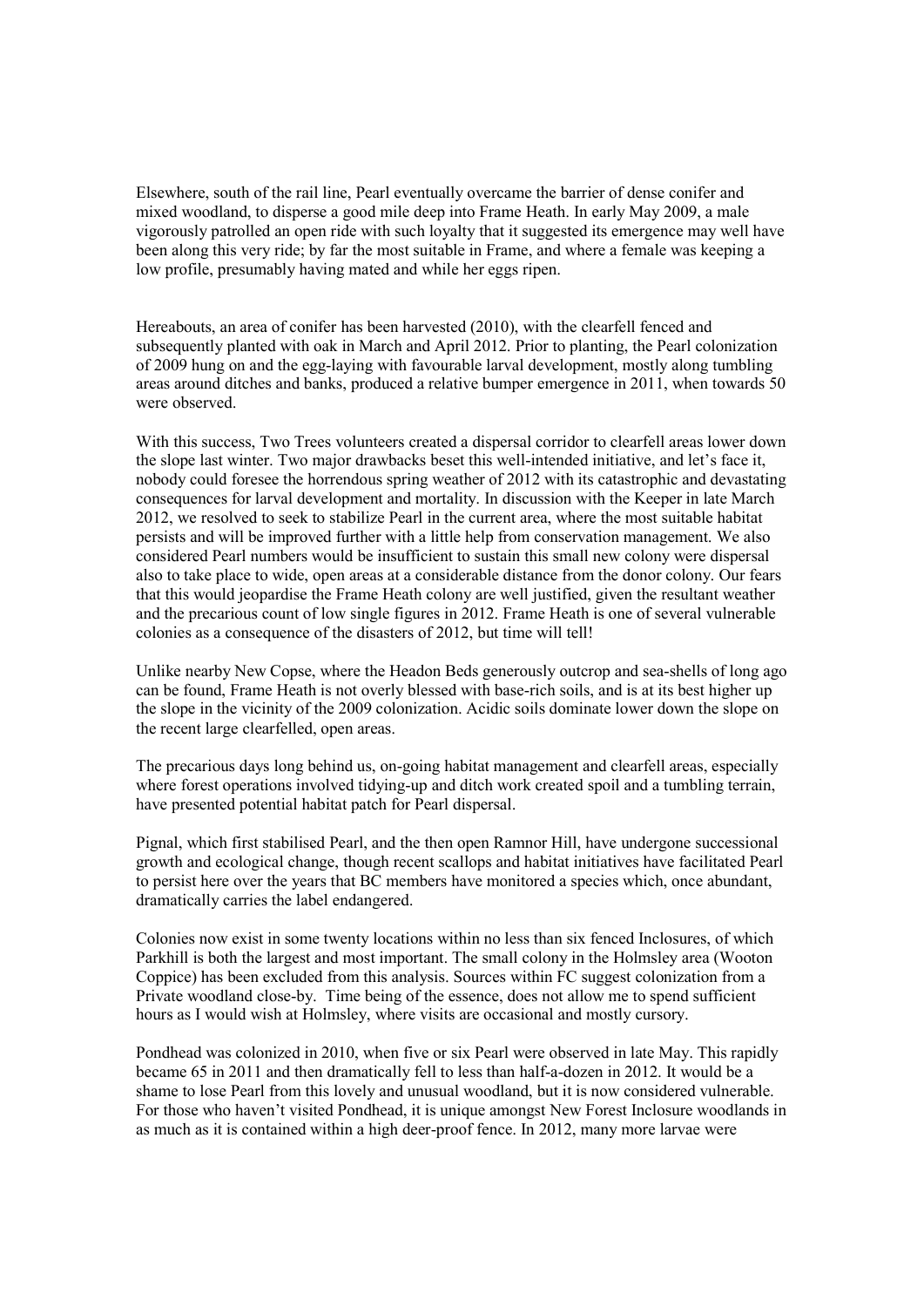observed in late March to 16<sup>th</sup> April, than there were adults on the wing in May and June. Two Pearl that did survive the persistently waterlogged, sunless conditions actually emerged on an open, bracken-clad tumbling area at some distance from the coppiced areas and rides. The flat areas where basking is via leaf litter, suffered catastrophic larval mortality when for weeks on end the conditions were continually waterlogged. Pearl larvae succumbed during the persistently wet weather, whether due to an inability to bask, to pathogens or predation.

 In Parkhill, the most significant impact to the success of the Pearl in the New Forest was the 2001 clearfell and resultant forestry operations which cover a vast 21 acre plot. This large block of clayey, in part base-rich, soil slopes gently south to the Etherise Gutter, and the adjacent habitats of the various drainage ditches, banks and ride sides represent by far the most suitable habitat in the consistently most successful area for the Pearl over an eight year period to 2012. The area was planted with Corsican pine in early 2004 and is now developing into a plantation crossed by ditches, banks and comfortable rides. It is these habitat attributes, along with the baserich soils influenced by the Headon beds which provide the suitable habitat patches in which the Pearl breed and nectar.

Back in 2000, Keeper Jonathan Cook was a proponent of the clearfell being completed in two stages, in order to provide continuity. An observation with which John Gulliver, years later in conversation in 2008, acknowledged should have been implemented.



## **The way it was: coppicing and hurdle maker Holland May at work** (JR)

Jonathan is blessed with the gift of perception and visual acuity with regard to successional development and creation of conservation management, for both continuity of habitat and visual awareness of the landscape, which is a quality I greatly admire in him.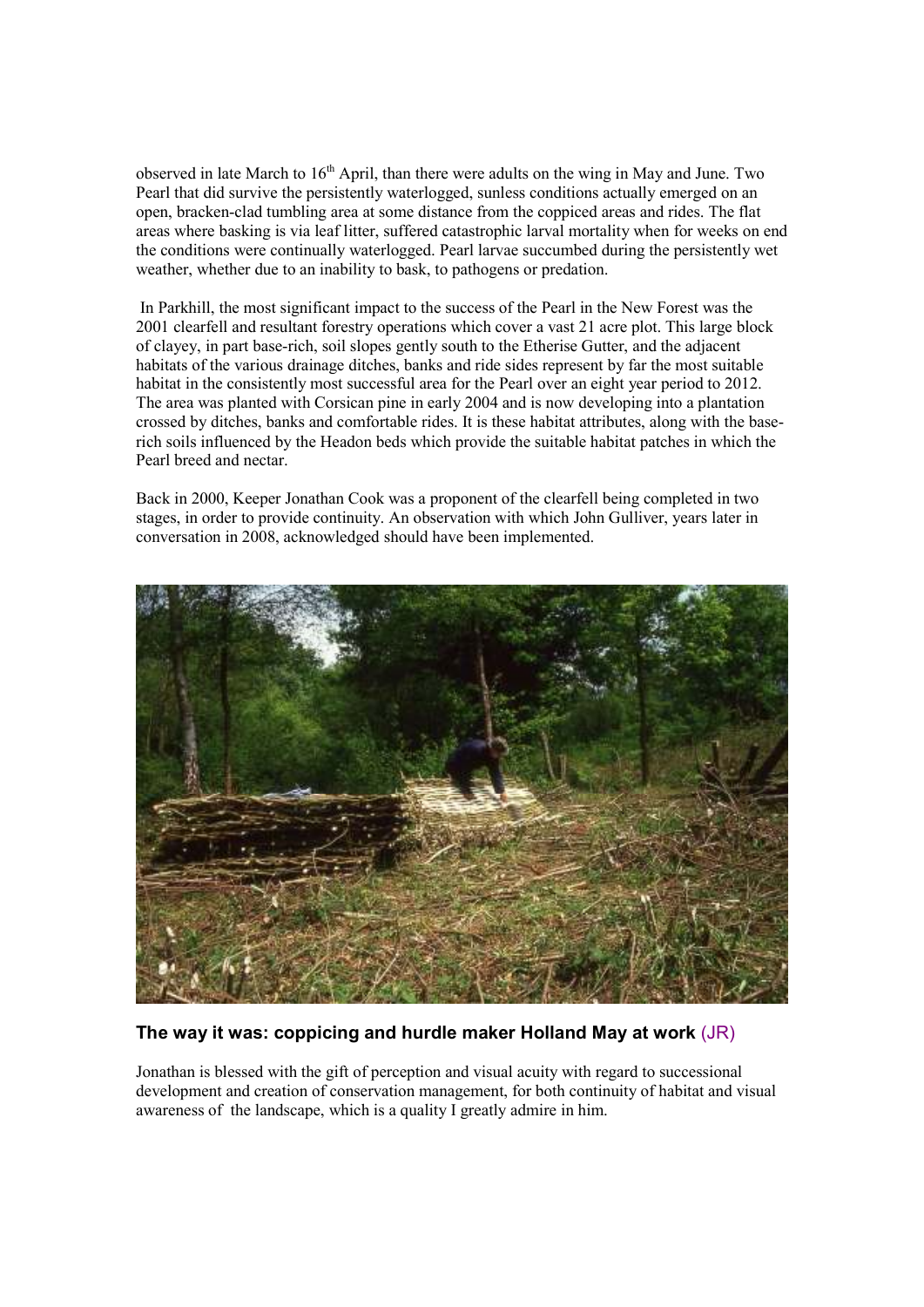Jonathan and John were correct, there would have been greater continuity had there been a second-part felling in 2004. But who would deny the spectacular flight experience of early May 2007, when approaching 500 Pearl could be encountered on an early morning exploration of this clearance and swarms of Pearls mingled frenetically around the head.

Many hundreds were across this clearance in 2011; 86 along the top, with another 80 on the diagonal and well in excess of 100 in the tangle of ditches and pine saplings at the bottom southwest corner. Away from the easy walking on the rides, traversing the emerging plantation is best left to those nimble of foot, even if the spirit is willing! In 2012, the clearance remained the high spot, and the only area boasting a daily count in excess of 50 ( $29<sup>th</sup>$  May); contrast this with an aggregate index for Pignal of just 31. But as the clearance wanes, the ditches, banks and ride edges remain an integral habitat patch and crucial to the Pearls success as a holding area for dispersal to future habitat patches.

Park Inclosure, Perrywood Hazeley across Denny Lodge Inclosure to Woodfidley, are all areas where the Pearl have experienced fluctuating numbers over the years of monitoring. Though none as acute as the fall from over 300 to fewer than 50, as was witnessed in 2011 and 2012. In the forty years that John Gulliver knew Woodfidley, John says that he could always rely on Pearl being present. The fact that the Pearl have been observed in various locations thereabouts, probably adds credence to Woodfidley being the donor colony at the east end of this large, fenced Inclosure, just as the then relative infant Etherise colony can hold that claim at the western end. One year my searches at Woodfidley failed, although John and Mark Swann were both successful. Which goes to illustrate that even experienced recorders visiting a site they know intimately, can fail to observe Pearl although they are present. With New Copse just across the rail-line, and good numbers observed on numerous occasions on the line drifts, it seems highly likely that a number of Pearl just hopped over the fence, though this is by no means the definitive answer on which one can speculate as to the origin of the hundreds observed in the spectacular spring of 2011.

Park Inclosure has consistently held between twenty and forty Pearl -until 2012- and has been helped by various habitat initiatives, though a nearby clearfell proved disappointing. Until late May 2012, Pearl had not attained double figure status in this delightful oasis, before struggling to a high of 16 on  $29<sup>th</sup>$  May.

Almost twenty years ago, a clearfell area was raked and then scarified. A four foot deep ditch channel replaced the old meandering ditch. This new deep ditch cut in to the base-rich Headon Beds and the generous spoil presented sumptuous tumbling mounds and banks to the sides of the ditch. A new side ditch was also dug in much the same manner. Most of the area was planted with Corsican pine in 1997.

An observant visitor to this developing area in the early years of this millennium would have seen mounds and banks of tumbling spoil with violets growing profusely amongst bracken and giant stands of spurge some four to five foot tall, and all this surrounded by a developing crop of conifer. But why should anyone come here? It seems probable that the colony of Pearl in this isolated location numbered as many as 100 as the millennium bounded in, but who was aware of the existence in those productive formative years? Nobody, it seems!

The tall, multi-umbel inflorescence of the Spurge (*Euphorbia*) represented the main nectaring source for the Pearl in the glory years of this isolated and fascinating colony. The cruel winter of 2009/10 killed off 92% of the spurge. The base-rich fertility on the tumbling mounds became slowly depleted and with the increasingly dominant bracken, benefiting from the space left by the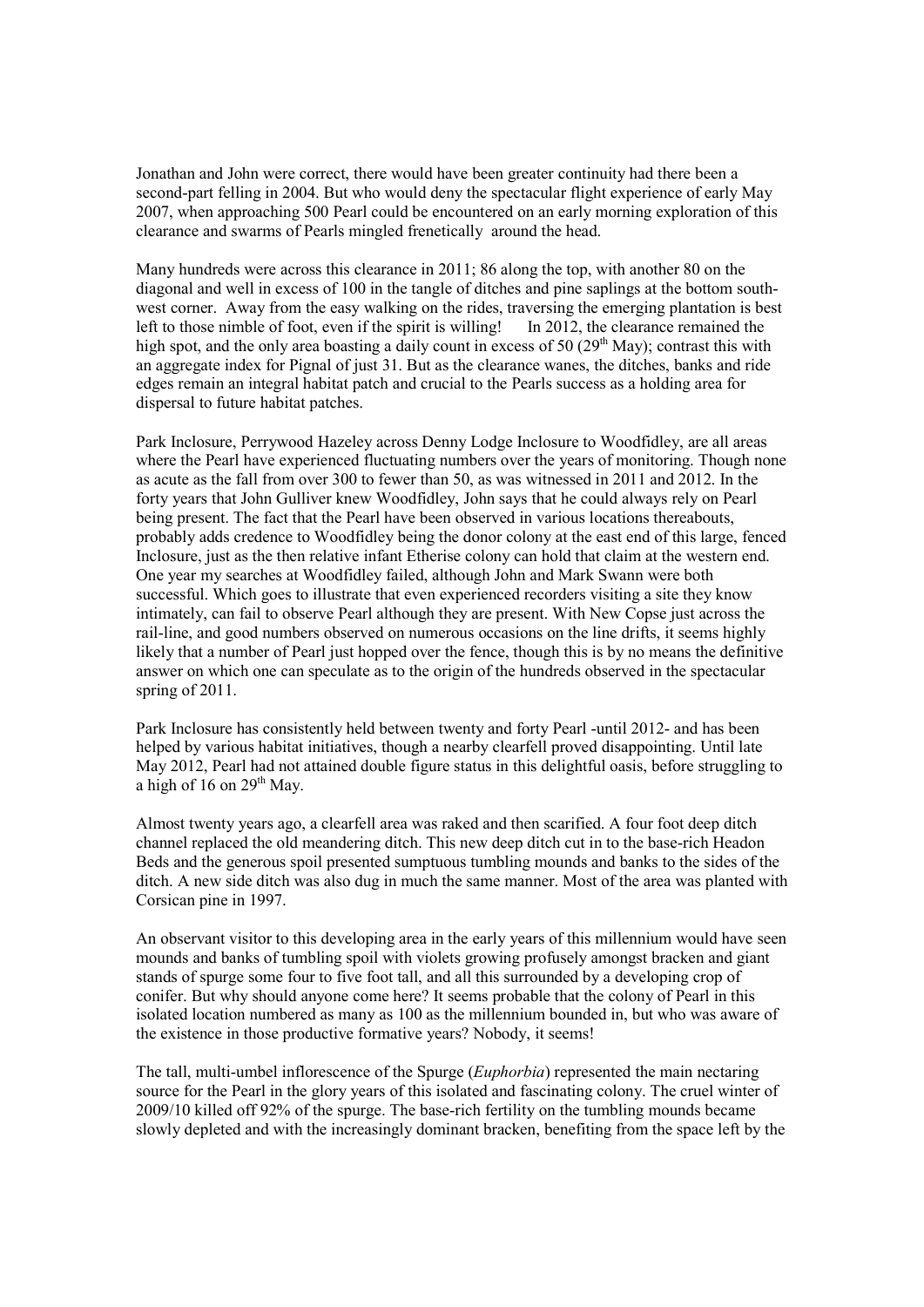demise of the spurge, violets were less abundant. Three deer runs cross the area, which helped with breaking the bracken stands, while the bare soil created by the deer slots present opportunities for violets.

A narrow corridor existed over some 200 yards where Pearl larvae could develop in good habitat and reasonable numbers. Down its centre, a drainage ditch dissected discrete mounds of tumbling soil, while twenty feet to each side young pine, inevitably, grew steadily to create an increasing shade on their relentless ascent to 25 foot monster saplings by 2011.

In some of my annual reports, glowing references were made, and in 2007 so endeared to this area was I that I wrote affectionately ".this blessed ditch of happy memories.." and of the "valued research and study" afforded me here.

In the most viable recesses of this corridor, mounds of two to four foot across may support 3, 4 or even 5, 4<sup>th</sup> or 5<sup>th</sup> instar larvae, and nibbled violets were conspicuous on the most favoured mounds. Post early emergence also proved intriguing. Males would patrol up and down the sides of the dog-legged ditch, using the dog-leg as the demarcation to turn about. As long as females were emerging, males would remain loyal to their behavioural habit and to this blessed ditch. Three days without emergence, and a dispersal spasm would appear, and instead of males being confined to a mere 300 yards, suddenly Pearl could be found as much as a mile away. Though if emergence were to re-commence, maybe on a sunny morning after a day or two of indifferent weather, the males would be back patrolling the ditch side.

However, although the behavioural habit of adult Pearls was fascinating and monitoring essential, it was the study and research of the post-hibernation  $4<sup>th</sup>$  and  $5<sup>th</sup>$  instar stages that was so necessary and totally absorbing. It would be correct to say that as many hours in pursuit of Pearl larvae were spent here as at any other location. Elsewhere would involve diligent searching, frequently protracted and often fruitless. Here on this discrete and blessed ditch of happy memories, larvae were easier to find and, furthermore, the location was so isolated that there was no danger of being disturbed. With these attributes, a research and study area came in to being.

## **Research and Study**

Any research and scientific conclusions drawn from studies in the New Forest need to recognise and consider the acidic soils, sometimes of an impermeable nature, the vegetation and (speed of) dynamism to successional growth, the habitats of the landscape terrain, along with various other factors.

The New Forest contrasts sharply with the south-facing, clay with flint overlying the porous chalk, providing well-drained base-rich (fertile) conditions, which persist in Grovely Wood, and the Jurassic limestone of the Cirencester Wood.

I consider it appropriate to make reference to the Magnus Opus of Pearl research written by Matthew Oates in March 2003, Butterfly Conservation Report SO3-12, and would recommend this work to provide a wider understanding than the scope allowed in this article. Comparisons and correlation of our research seem entirely appropriate, repetition unnecessary, though conclusions are left open for later discussion.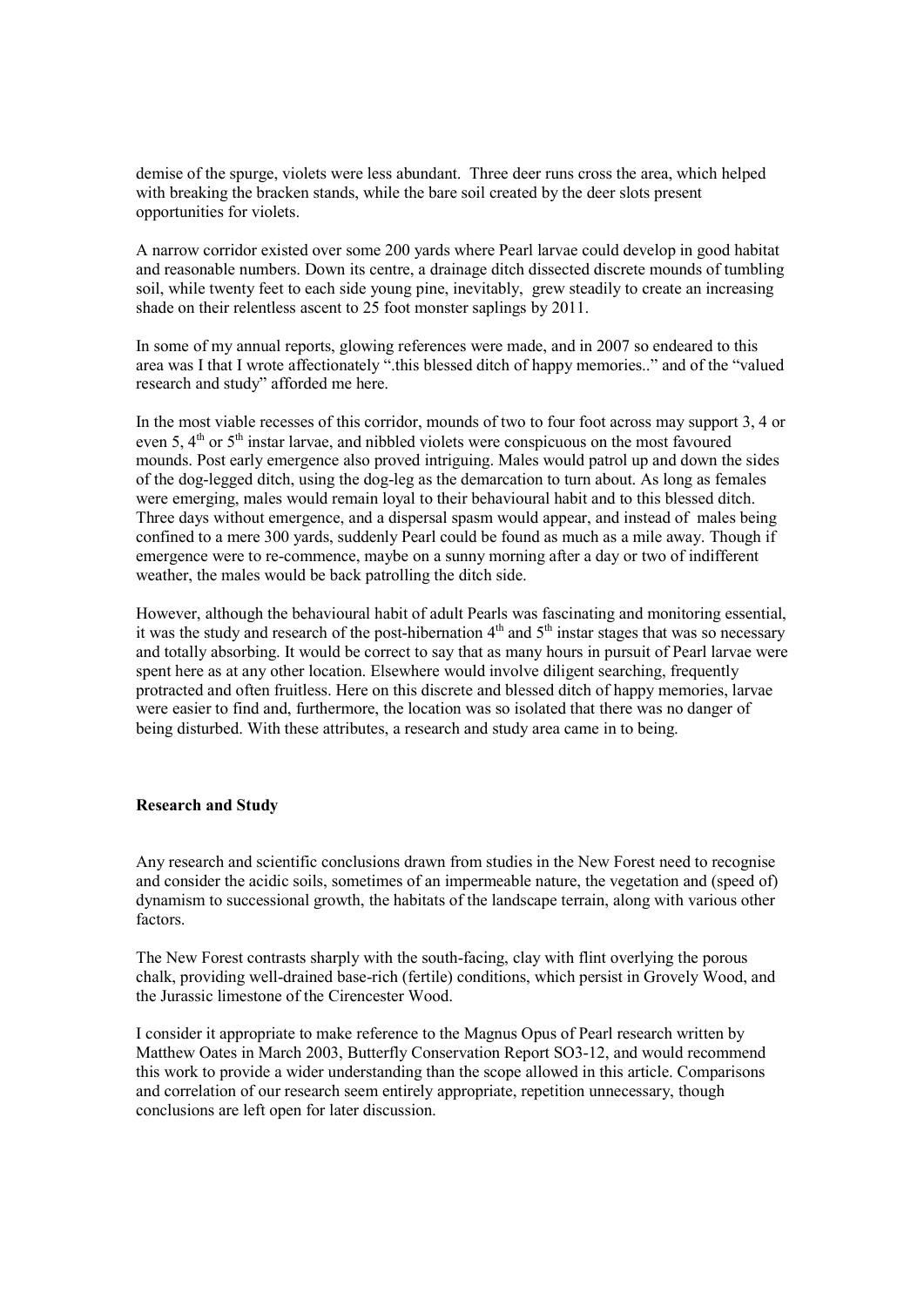The dynamic nature and vegetation of Matthew's study area and those at Grovely are vastly different than can be experienced in the New Forest. My report on Grovely Wood, in 2010, detailed the soil types, PH and base-rich fertility - which very much gives a Whoosh factor! while highlighting the description of the vegetation cover and the imperative for annual habitat management to provide for continuity.

Having read my Report, I joined Wildlife Ranger Colin Elford for "A day in the Wood", on 6<sup>th</sup> August 2010. We looked at habitat patch along the old Roman Road and down Middle Hills, noting the remarkable dynamics and rapid successional growth. Colin was concerned by reference in my Report to Brachypodium sylvatium and its invasive and suppressive nature; was its spread and cover that bad? A range of other topics were discussed including stretching the budget, availability of contractors, task days and objectives, achievements and goals. A typical New Forest Pearl habitat will very much be viable three years after colonization. Leave Grovely without habitat patch creation for three years, and Pearl will have gone simply because there would be no continuity of suitable habitat for the vital larval development. A day in Grovely with Gordon Mackie, on  $16<sup>th</sup>$  May 2012, left me with no doubt as to this outcome. The breeding areas from just two years previously were almost unrecognisable, if I had not known precisely where they were. Pearl could use them, but most certainly not for larval development. By virtue of his on-going habitat management objectives, Colin had created new scallops and breeding habitat patches, and is to be thanked and warmly congratulated on what he has achieved. The acidic soils which dominate the New Forest are at there best when they are of a clayey type influenced by the Headon Beds, or fertility from other sources, maybe streamside/ditch catchments. Acidic sandy soils are generally less favourable, though banks, ride sides and tumbling terrains can provide adequate violet with basking litter, either bracken or leaf litter maybe with infant bramble or the like. A considerable gradation occurs on Ramnor Hill, from clayey soil at the bottom to an acidic medium containing stones at the top.

The vegetation cover of the New Forest bears no relation to the other two named areas, indeed the steep south/west facing slopes of the Bodmin Moor colonies, such as my favourite at Fellover Brake, near St. Breward , bear a closer relationship.

In the New Forest, the occurrence of Hair-grass (Deschampsia species) indicate a higher PH towards neutral, and a more favourable base-rich conditions. Some areas adjacent to Pearl colonies in the New Forest can be dominated by Molinia caerulea, the purple-moor grass, maybe interspersed with heather (Erica and Calluna) and bilberry, while other locations are dominated by rank Agrostis species, notably stolonifera. From Molinia, birch and Calluna, a sudden drop in the terrain, maybe adjacent to a stream/ditch, and here is Deschampsia species, violet and bugle and hopefully a suitable basking substrate.

Grass species, such as the frequently dominant Agrostis, or the very occasional Deschampsia, which grows in a clump of wavy grass stems, are not used for basking, even if violets are abundant. One could argue the spent blades of Molinia would provide far better basking opportunities, but lets not go there but leave Molinia to Chequered Skippers around Fort William. Grasses tend to be cold. Dead stems and fronds of bracken and leaf litter, such as oak and bramble, are the required basking substrate. Such a substrate will hold and reflect the suns heat. The larvae also hibernate below several layers of litter, three or four leaves deep, and follow a similar pattern when they retreat after a session of basking and feeding. Such litter needs to be dry, not waterlogged as it was, with too much frequency, in 2012.

In the New Forest, a bracken substrate is the most frequently used basking material, although in places, such as Cooks Corner, leaf litter can form a high percentage.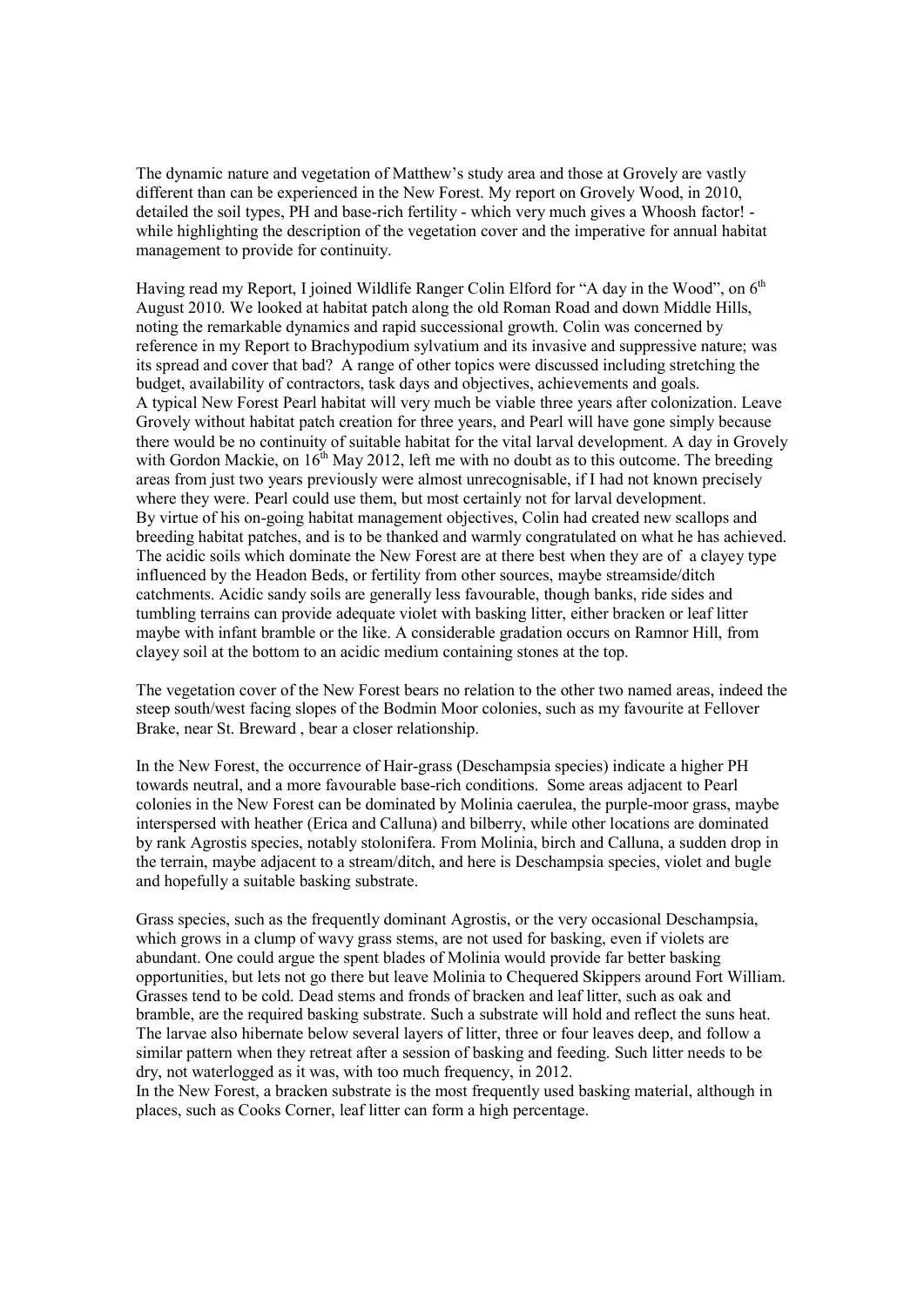In the Summer 2012 issue of Butterfly, Martin Warren in his article "Some like it hot" (page 33) touched on the basking techniques of Fritillary butterflies and the temperatures attained. Martin describes larval temperatures of 32 degrees Centigrade. On the other hand, Matthew and I refer to air and ground temperatures, in the shade and on the basking substrate respectively. Immediately, one can sense there is a difference in the methodology, the criteria descriptions explain the vast difference in our respective temperatures, though there is a correlation, or synergy, between each criteria/method. The temperatures Matthew state are basking larvae, one reading taken when the larvae start to bask, and as Matthew says, sometimes in incipient bright conditions. The temperatures I state refer to active, feeding and basking, larvae. There is a correlation in the temperatures stated by Matthew and I to reflect the warming of the day and of the larvae, as the shaded air and basking substrate warm. This warming determines the mode of the larvae as it changes from basking, as a method to "warm up", to an active mode, feeding and basking sessions, before retreating.

Incipient brightness and improving weather were the base levels for Matthew. Such journeys in unpredictable weather and relatively cold conditions, be they inclined to incipient brightness, were beyond my budget at upwards of £15 for the 40 mile round trip. Unless the forecast was promising; I considered such economies were better deployed on the days of improving bright conditions, and always in the certain knowledge that a long, devoted slog lay ahead once the Pearl were on the wing. That said, I fully agree with and embrace the figures Matthew states. They are consistent with those I experienced under similar conditions.

Improving conditions from incipient brightness provide excellent opportunities to observe larvae, as they and the day warm. Larvae will bask for lengthy periods to attain a sufficient temperature in order to become active. If the weather holds good, larvae will feed, bask and eventually retreat. This is not an exact science, but an example of an improving day. The weather being fickle, some days fail to kick on, others splutter along and may restart, and on some days, the larvae can feed and retreat for the day by mid-morning. There have been mornings of ambient warmth when the larvae have chosen to feed without actually coming to the sunlit surface; favouring dappled conditions in preference to potentially frizzling conditions!

The likelihood of either of the last two examples occurring in 2012 does seem unlikely, except for late March and 16<sup>th</sup> April. The atrocious weather of April and early May 2012, resulted in catastrophic larval mortality, which will be discussed later.

Like Matthew, I deploy thermometers in the shade and on the basking material (substrate) at ground level. Here, though, my calculations are based on air and ground temperatures taken when 4<sup>th</sup> and 5<sup>th</sup> instar larvae have warmed up and have actually commenced to feed and bask. Invariably, I take a number of readings each research day.

The need to bask is essential. Larvae are not able to bask where the substrate is damp or wet, even if conditions have improved beyond incipient brightness the wet substrate is a deterrent. To be able to move around and feed, larvae need to have warmed-up, and early mornings which glow with ambient warmth are few and far between. Larvae bask to raise their temperature, and the figures Matthew states reflect that requirement. Matthew presents tables in his article, which are not reproduced here, except to say they are 3 to 6 degrees lower than those I observed for active larvae, but there is a correlation as the temperatures rise to enable larvae to be active. (MO shade 11 -14C tailoring off to 18; basking substrate 15-18 tailoring to 24 C). They differ from my own figures, and vastly differ from the actual larvae temperatures quoted in Martin's article. The figures I state are taken on a day with broken cloud and sunny periods, when the air temperature in the shade would be in the range 12 to 18 degrees Centigrade C, but typically 14 to 17 C.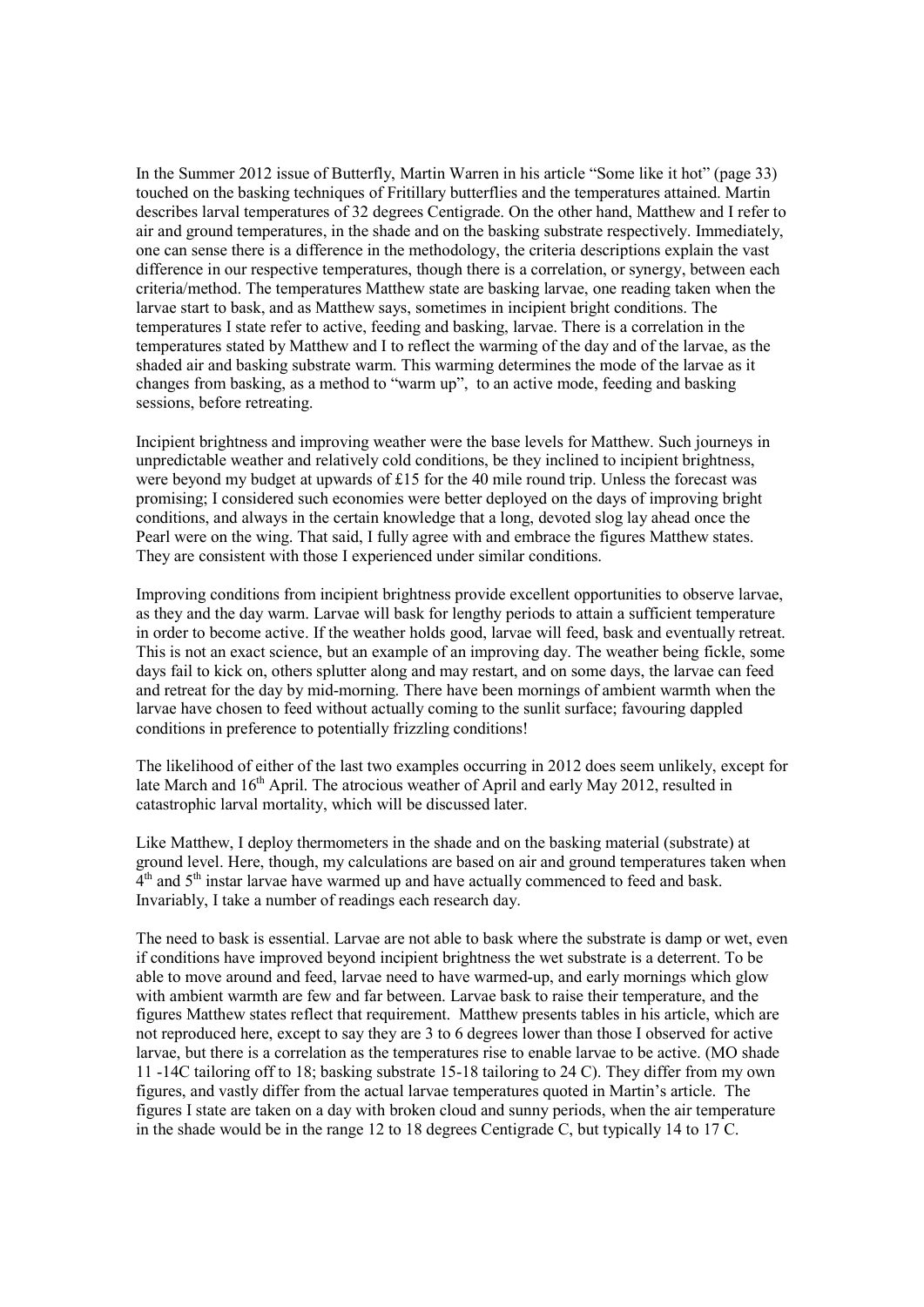Prolonged temperatures above 17 C would rapidly raise the basking substrate temperature if exposed to the full sun. Typically, my ground substrate (basking) temperatures for active, feeding and basking, larvae fall in the range low to mid twenties, ideally around 23 to 24 C, though even 20 C and lower were sufficient to enable some activity. The lower the temperature, would tend to extend the length of basking time between bouts of feeding.

Larvae feed and then bask for 3  $\frac{1}{2}$  minutes or longer. Basking is an essential aid to digestion. If larvae are unable to bask, they do not feed and are unable to digest their food effectively. They eat the fresh leaves of violets, buds and flowers. Flower stalks, and the centre rib of eaten violet leaves, are giveaways.



**Larva feeding on Dog Violet flowers, New Copse Inclosure** (Paul Brock)

Temperatures of 26 degrees C and towards 27C, under broken conditions, could be tolerated. To the most part, larvae tend to shy away from frying and would move away. Larvae do not tolerate 28C or continuous lower temperatures, and would move away or retreat completely, depending on their feeding disposition. These temperatures refer to the temperature of the ground basking substrate subjected to the warmth of the sun, whether broken or dappled sunlight, and this criteria needs to be emphasised.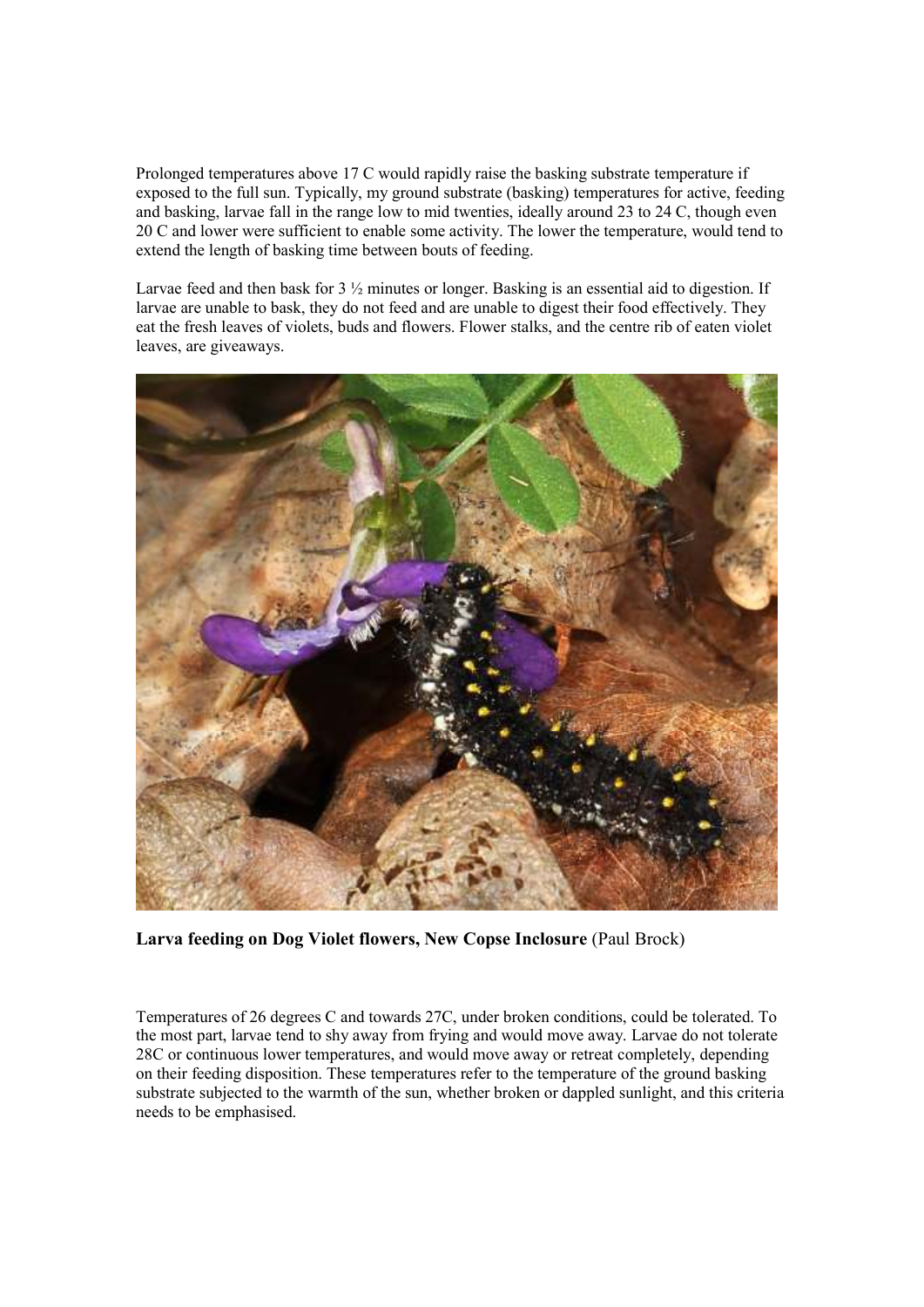Dappled sunlight, often from a nearby tree or even a few twigs or vegetation, can frequently play an important role. This element is particularly crucial later in the spring and summer, when dappled sunlight can protect violets from desiccation.

One hears authorities on the subject state  $5<sup>th</sup>$  instar larvae feeding for 3 minutes and basking for a similar time, though nearer  $3\frac{1}{2}$  minutes. These times do reflect my own observations, though it needs to be understood that such times prevail under good conditions. Feeding and especially basking times vary considerably when conditions drop towards the low scale of temperatures of the basking substrate, and this is expediential to the temperature, or fall in temperature, towards 17 or 18 C . Other factors may also prevail, such as the larvae moving to fresh violets. The amount of time that larvae feed, and bask, also differ with the development stage of the larvae. The less developed the larvae, the less time it feeds. This is a generalisation, and really refers to feeding bouts. A feeding session could be as little as 90 seconds for a one centimetre larvae, which wouldn't make much impression on a violet plant; a bit of a leaf or a flower bud, which are very tasty and crammed with protein. By contrast, the final instar, several times larger and measuring almost one inch (24mm), can make quite an impression on a violet plant. My observations have been gathered strictly from research of larvae in the field in the New Forest. I cannot make comparisons with larvae bred in cages, and conditions may differ from say the south-west facing valley slopes above the river Camel at Fellover Brake or Bunnys Hill above the Cardinham Woods, both in Cornwall.

As can be seen, ground temperatures on the basking substrate determine the warmth of the larvae and hence ability to be active. Where the basking substrate drops below 19 degrees C, the larvae will need to bask for longer periods between feeding bouts and such basking could extend to beyond twenty minutes. Frequently, as in 2012, low temperatures or poor conditions, can cause the larvae to revert to basking mode and this may lead to abort and retreat.

The comparison of the three sets of temperatures reflects the considerable difference which exists between a larvae having emerged under improving conditions to bask and that of the larvae in active mode having attained optimum temperature. From these dissimilar temperatures, the explanation of larval demise becomes very evident, and it is easy to understand the catastrophic larval mortality which overtook the 2012 sett; arising as a consequence of the frightful weather which persisted for weeks on end, once the weather broke-down on 3<sup>rd</sup> April 2012.

A post-hibernation larvae has no chance to bask when the inclement weather does not relent and the basking substrate remains unremittingly wet. By the 2<sup>nd</sup> April, most larvae in the New Forest had developed well through their  $4<sup>th</sup>$  instar stage, indeed, a good number were happily into their 5<sup>th</sup> and final instar stage. Tuesday 3<sup>rd</sup> April started bright but showers and then rain moved in during the afternoon. The unsettled weather dominated thereafter, with the heavens open on Monday  $9<sup>th</sup>$ . The last dry, sunny day in April was Monday  $16<sup>th</sup>$ , when a still healthy number of larvae were active and observed. Overnight rain on Tuesday  $24<sup>th</sup>$  caused considerable flooding to Pearl larval habitat into Wednesday  $25<sup>th</sup>$ , when I experienced the horrendous spectacle of witnessing an entire breeding colony being swept away to the Lymington reed beds. The channel of the Etherise was unable to cope with the amount of flood water and overspilled. The relentless torrent then slammed into the gravel track, spreading upstream the flood water swept across the larval habitat. With the breeding area submerged, the water swirled viciously around picking-up anything in its path. A truly horrible sight, as tears soaked my shirt, I realised this was the Nadir of all my Pearl experiences.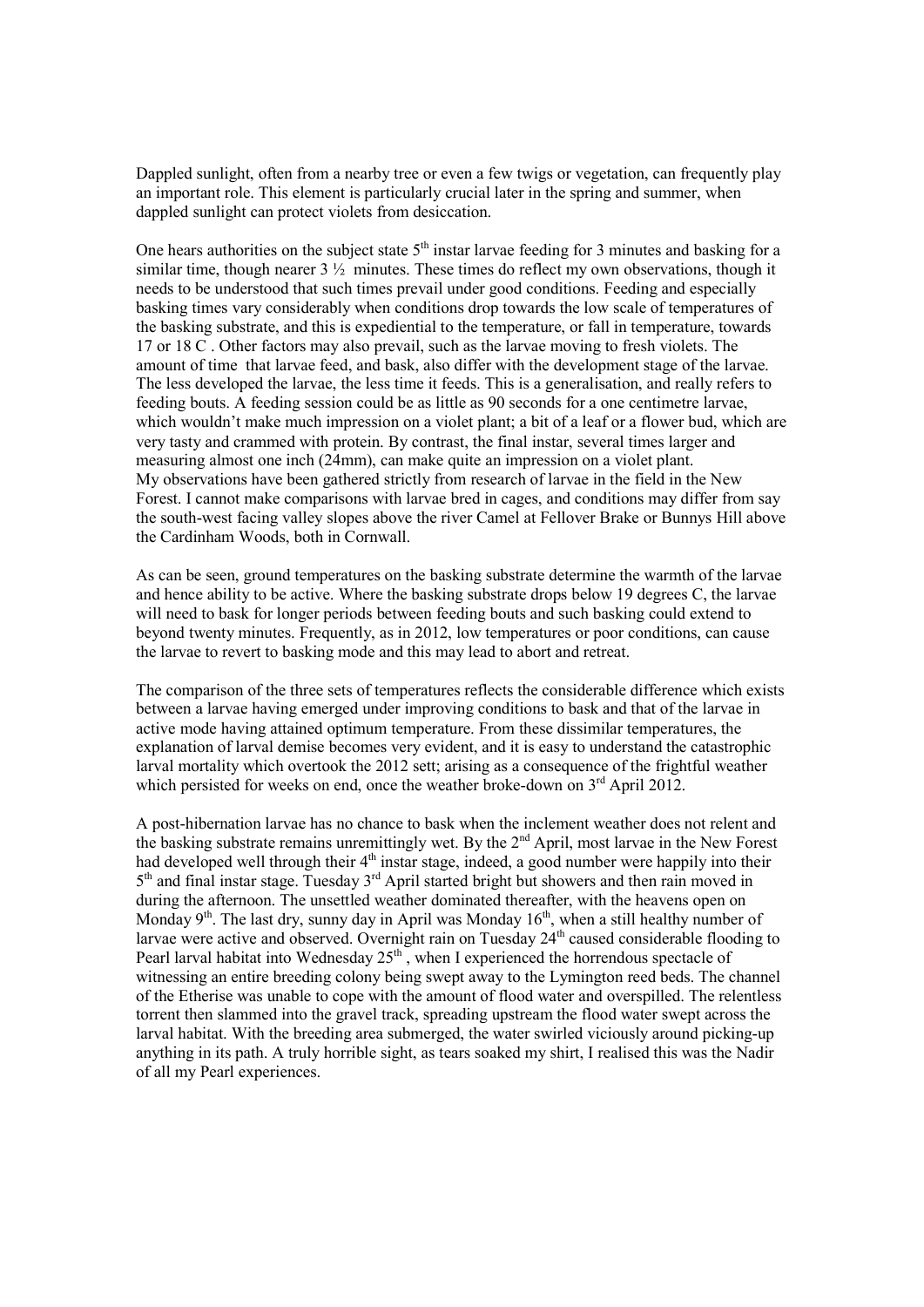

**Normal larva**



**Rarer form, occurs in c.10% of larvae** 

**Survivers – larvae** (both images, Paul Brock)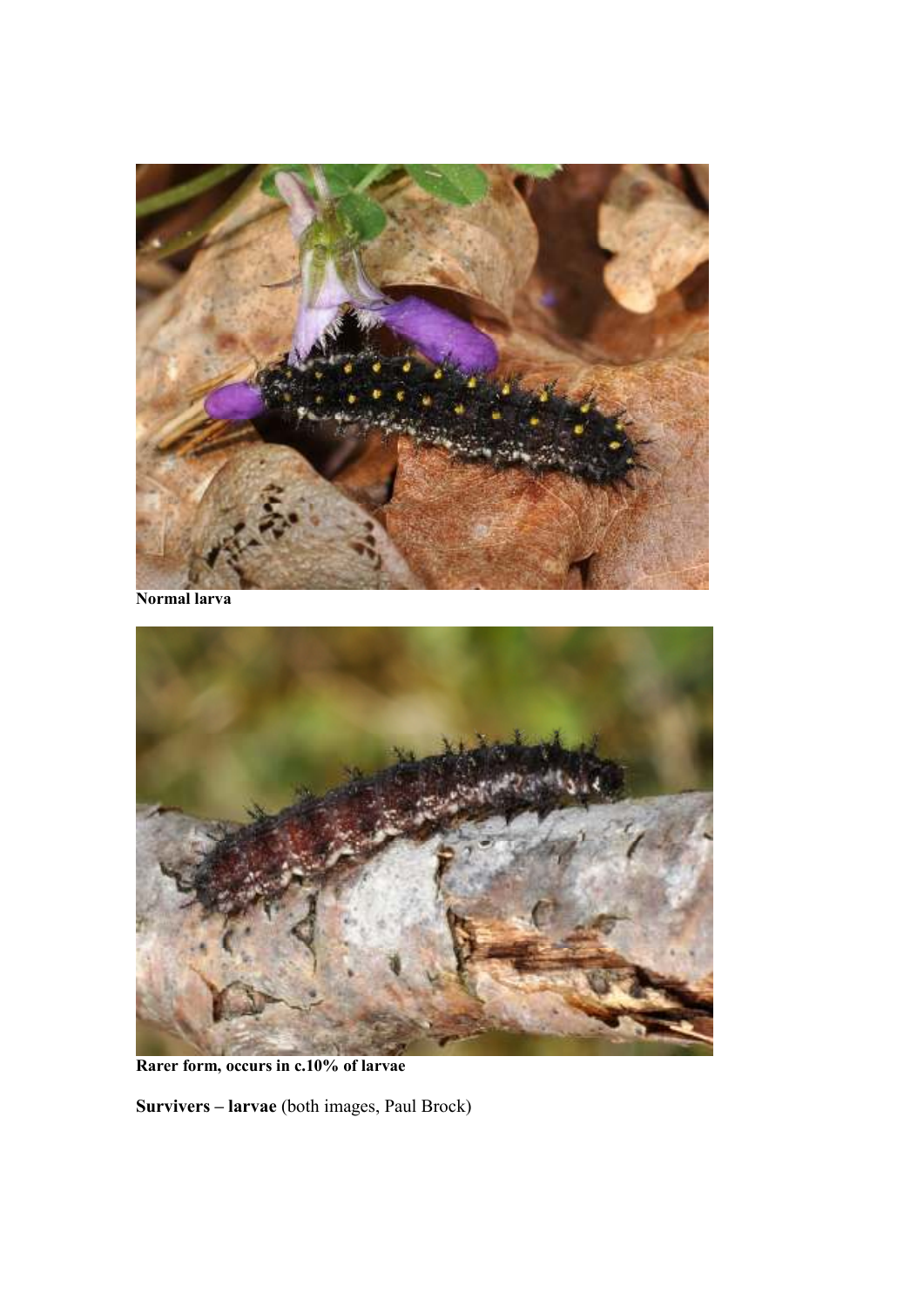The month of May started where April left-off, though Wednesday  $2<sup>nd</sup>$  relented sufficiently to allow an hour or two of bright weather, in which time Keeper Cook and wife, Sue, joined me for a gander in New Copse (It was Jonathan's day off!). The previous day,  $1<sup>st</sup>$  May, Pearl had emerged in Grovely Wood, where bright weather had shone on the righteous with more alacrity than east of Brockenhurst. The Bank-Holiday week-end  $3<sup>rd</sup>$  to  $7<sup>th</sup>$  May at least remained consistent; depressingly murky and damp!

Emergence, like the weather, was spasmodic until  $25<sup>th</sup>$  May, when five consecutive warm, sunny days encouraged upwards of 50% emergence for the season. Emergence continued on and off until about  $20^{th}$  June, probably accounting for a further 5 -10% of the total emergence, with ovipositing on  $25<sup>th</sup>$  June. The latest I can recall!

Though the highest count was 151, on  $29<sup>th</sup>$  May, such was the spread of the emergence that one could extrapolate the true total figure was nearer 250; 151 represented 60%, compared to the highest count in the spectacular emergence of 2011 representing 75%.

Excluding the 14 hours of bright and sunny conditions on  $16<sup>th</sup>$  April and  $2<sup>nd</sup>$  May, in the woodlands east of Brockenhurst there were less than 10 hours of bright conditions over the 37 days between  $4<sup>th</sup>$  April and  $10<sup>th</sup>$  May. The first twenty or so Pearl to emerge, must have been close to pupation before the weather broke down in early April.

Egg-laying provided an endless source of fascination. The female having allowed her eggs to ripen for a day or two, during which time she would keep a low profile and tended to nectar early in the day, would frequently adopt a procedure of reasonable care when she started egg-laying. Eggs would carefully be laid singularly on or near violets, litter and twigs, and often on the underside of dead bracken stems close to violets. This procedure, or ritual, would frequently show a variation after the initial 20 to 35 eggs had been laid, slowly becoming a random scatter which would occasionally degenerate in to a care-free process where the eggs were jettisoned akin to cluster bombing. The female would invariably delay egg-laying beyond a day or two when it was raining, preferring a dry day especially with sun.

Eggs were occasionally deposited on peculiar material, including such plants as wood sage, and searches in the area of egg-laying would usually reveal an absence of violets. One may see a blue haze of scattered violets and instantly think of larvae feeding. This concept is wrong, as nice as the image may appear. The term plentiful or abundant violets in association with larvae feeding in the New Forest, relates to an abundance of about 5% of the ground area. and where favourable towards 10% violets. The crucial element is in the context of the material and bare ground present. Indeed, bare ground or dominance of grass cover, or in one area where violets are very plentiful but sadly growing with ivy and grass, are not suitable and best avoided. Larvae would not be able to develop under such conditions; they need a basking structure! Typically in the New Forest, the structure would consist of 5%> violets, the basking substrate would be in the range of 30% to as high as 75% where bracken dominates, with other vegetation, such as grass and vascular plants, and all between small patches of bare ground. Thus we have small discrete pockets in which larvae can develop. Where there are a number of these habitat patches, we have a discrete colony and a healthy number of these colonies constitute the metapopulation in the core area of the New Forest.

As explained earlier, there is a considerable difference between the New Forest and that of the calcareous Grovely Wood and the Cirencester Woods, both in the vegetation and dynamics. The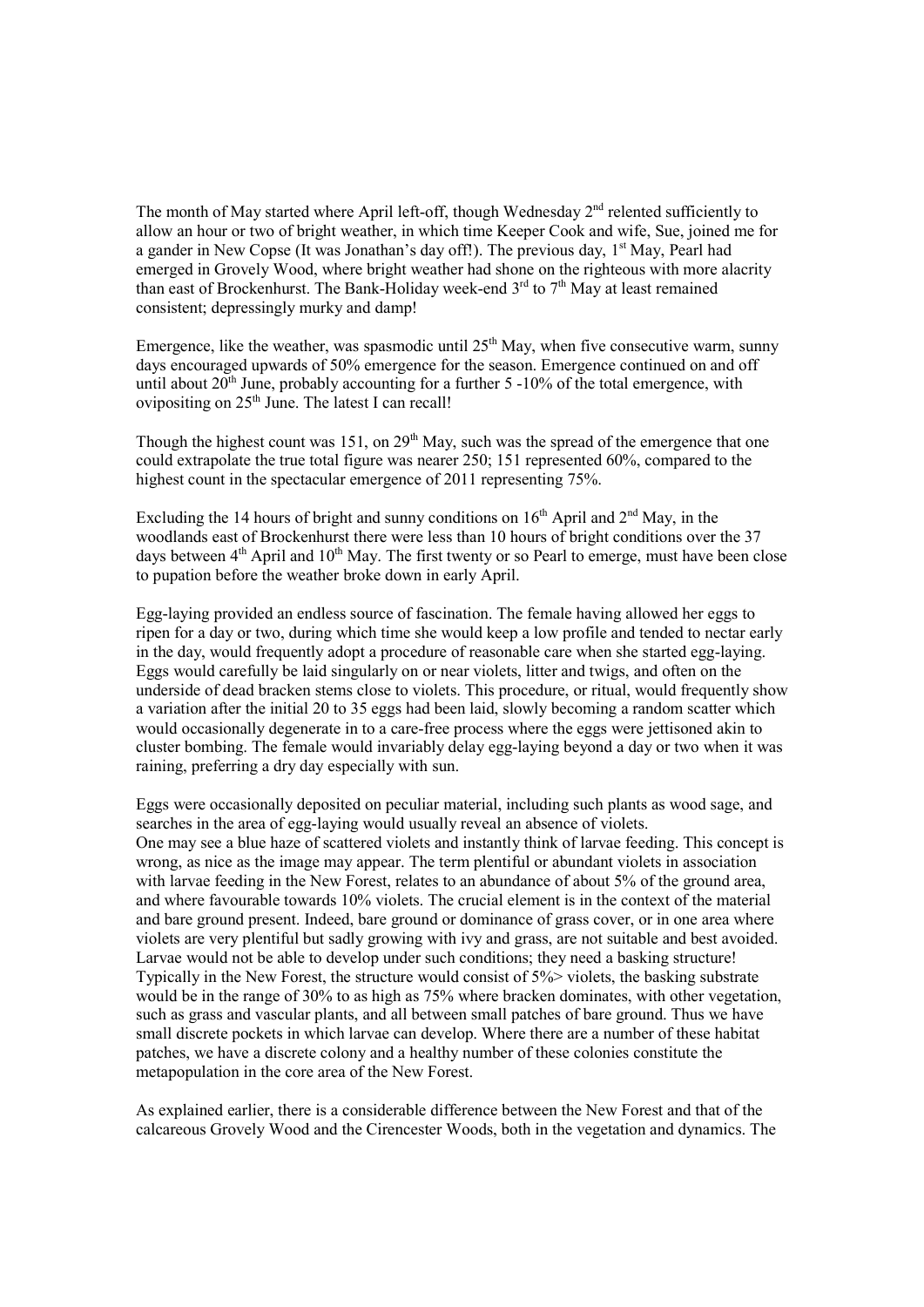New Forest has a proliferation of bracken, sometimes in quite dense stands, while Deschampsia and Brachypodium sylvaticum are relatively sparse and replaced by Molinia, which can be prevalent in places, and Agrostis species, which is frequently a problem. The small pockets, or a series of habitat patches utilized by Pearl larvae, to the most part have far more bracken present bracken will in places form the entire structure of the basking substrate. A good example of this is the research area, surrounded by conifer. Though, of course, violets will be present, as will bare ground along with the occasional vascular plant and the odd bit of grass. The presence of grazing animals, such as deer but more pertinently rogue livestock, tends to create a higher percentage of grass, and therein lies the balancing act; a dilemma which influences the equilibrium of the vegetation cover and suitable habitat for the larvae.

Before the start of a Conservation sub-committee meeting, Dave Green and I enjoyed an animated conversation on the relative speed and distance of travel of Pearl larvae. Where violets are plentiful alongside the basking substrate, even  $5<sup>th</sup>$  instar larvae may not need to move many inches. A foot or so where there are suitable pockets and multi-aspect humps, but in the New Forest this is unusual. Dave and I agreed on the speed to cover up to a yard, and this ranged between 8 to 15 seconds per foot, not bad for a critter just under an inch in length! A similar speed is achieved when the final instar goes for walkies to pupate. Though why they then decide to wander across the danger of a gravel track or grass ride, does strike me as a tad strange, especially as it always seems to be obliquely diagonal. Of the 3 Pearl larvae Paul Brock has observed in recent years, two were crossing the identical track to pupate. Larvae do seem intent to make their final journey their longest, and by some distance.

I could not leave this article without further reference to Dave Green. The Hampshire branch will notice and appreciate the immense contribution he made to this branch and to the cause of Lepidoptera, after he has left us in the months ahead. By which time he has hopefully settled himself cosily in the isolation of deepest Wales. One of my biggest regrets was that Dave was never branch Chairman. We will miss you, Dave. Thanks for being there and for everything you did. All the very best, Dave.

Violets may not always be plentiful or in the right position to facilitate basking; presence of basking substrate with supply of violets, or where grass dominates. How many times do larvae wander off , either some distance or in the wrong direction? Just one of many reasons why over 90% of larvae in the wild never make it through to grace our woodlands and valley slopes. In Matthew's report of 2003, he discusses the effect of deer and the deer population. Possibly against my better judgement and the brick-bats I am likely to receive from the Foresters, I can but fully concur with Matthew. Deer are culled, by the Forest Keeper, in the New Forest, and the equilibrium seems about right in order to keep most people happy. Without the presence of deer, with their deer runs and bracken brashing, the habitat condition would gradually change. Certain conditions in and around bracken stands would no longer persist. The conservationist (butterfly) may argue 10% more deer would help, though they do eat the food plants of larvae and adult. The Forester may contend that 40% fewer would help his silviculture.

In the New Forest, a far greater menace is created by the livestock that infest the fenced enclosures. The dainty deer, with dainty feet and small bulk causes far less damage to the ground vegetation than ever the ponies and cattle. Having recorded Pearl along the broad main track in New Copse last May, on my return walk to the motor, the enormous bulk of four gert brown and white critters confronted me, with a leg at each corner and massive horns adorning their crowns, they spied me conspiratorially with the most convincing evil-intent. These critters are the vacuum cleaners of the woodlands and forest as they hoover-up all and everything. Earlier, I had encountered half-a-dozen ponies along a ride. The bulky girth of livestock, be they pony or cattle,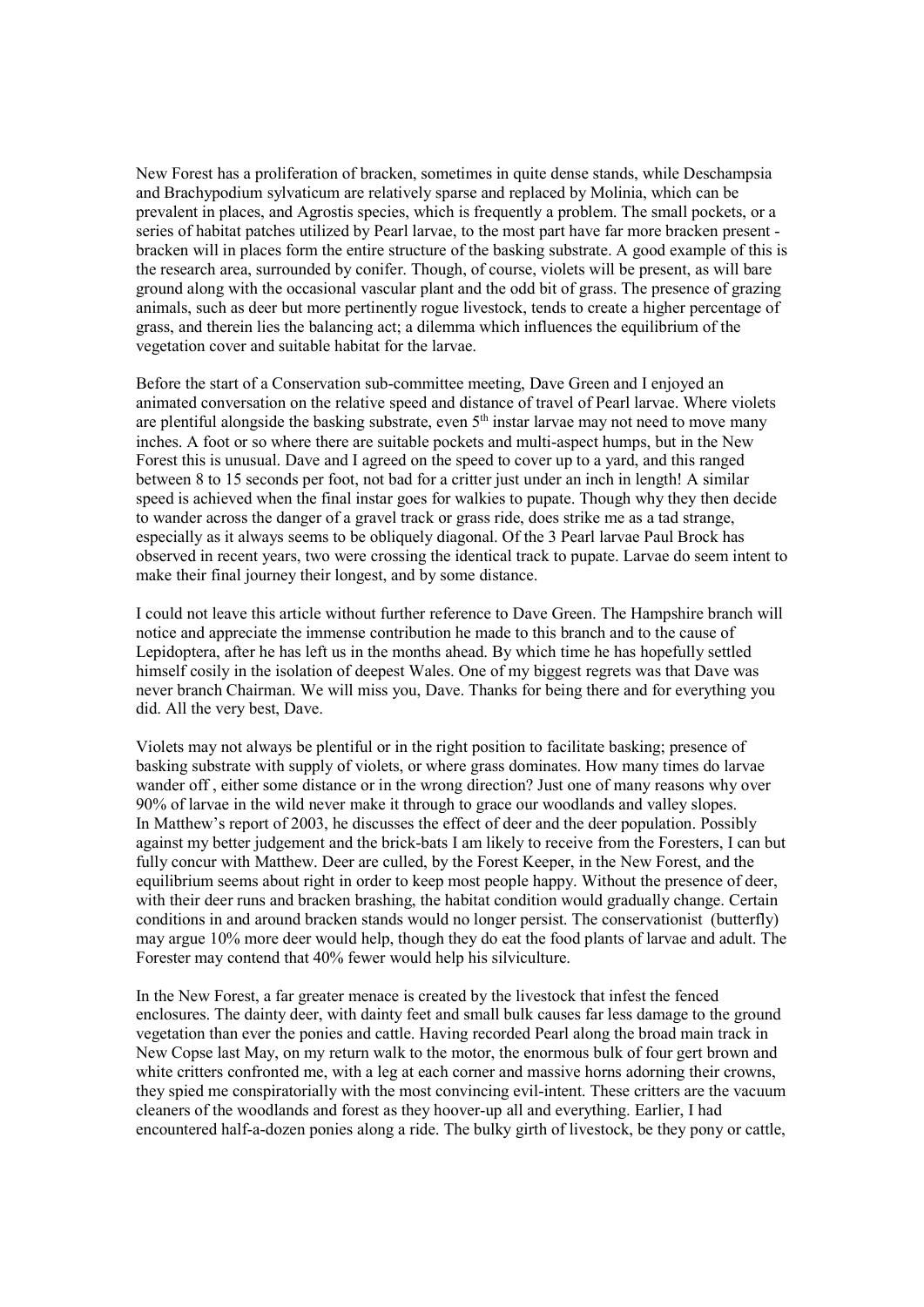is also very considerable, especially when at rest; sorry Mrs Larvae!

Grass tends to tiller from the base, ask any groundsman or farmer. Mow or graze grass and the sward develops, which leads to a lawn. From experience, livestock in the Pearl enclosures are encountered most days. There method of grazing has a considerable impact on the vegetation, and in this respect livestock are a menace and positive hindrance to the Pearl-bordered Fritillary and Lepidoptera of the fenced woodlands. The Forest Keepers have what seems a fortnightly regime of driving them out. The miscreants find their way to a well used gate and wait for an obliging soul to leave the gate open. I am told that not all people shut the gates properly! Ten minutes of watching any livestock, but especially cattle, would convince even the unconvinced.

Bright improving mornings in early April are precious to those in pursuit of observing larvae of the Pearl-bordered Fritillary, and on this heartening morning of perfection I made my way stealthily along the patchwork of the study area. Having observed nibbling and a larvae or two, I reached a sizable mound next to a prosperous side ditch. At first sight, the violets around the mound showed signs of nibbling. After closer inspection of the mound, it soon became apparent that the considerable nibbling was sufficiently heavy to indicate this extent of damage was down to two or more ravenous larvae and probably 5<sup>th</sup> instar. Interesting!

Having settled myself prone on the generous mound, such was my concentration of the subject that I soon became totally absorbed in my observations of not one but two magnificent final instar larvae feeding and basking in frantic bursts. I must have laid there on this pleasant enough mound next to the brooding ditch for some forty minutes, totally oblivious to everything around and about me. Stella, the closest larvae to me, took it upon herself to retreat below the comfortable layers of bracken, and this action caused me to collect my senses; I wondered where my right foot had gone during the delightful distractions of the last half-hour. I need not have worried, yes, relief, there was my right lower limb, but immersed in the cold, murky ditch. Carefully retrieving the dangling limb, my boot, socks and trousers were soaked to well above the ankle. And think on. This is what we do in the cause of research! At first, I was not conscious of the distressing cold in the right extremity but quickly glad the motor was within a ten minute walk. Thanks to the Keepers, I have a Permit for Motoring in Inclosures. I felt I both needed and earned it if only for that encounter. How fortunate not to have a two mile walk.

The sun bounded out of the vibrant spring sky to greet the conspicuous green vehicle of a Forest Keeper, causing quite a stir among my terminally suspicious neighbours. The sparkling morning in April 2011 announced the arrival of Keeper Jonathan Cook who had come to collect me for a day with the Pearl colonies. Well, at least I was aware of the location of all the discrete colonies within the metapopulation. With Robert Colin-Stokes moved to the Forest of Dean and John Gulliver retired, gone with his treasured MBE for services to Nature Conservation in the New Forest, there existed a shortage of knowledge as to where such and such a colony were located. Lead Butterfly Keeper, Jonathan Cook, and Keepers Alan Stride and Patrick Cook, were all aware there was X in Y, they needed to know where X was on the ground.

At the time, I had a nasty leg injury and had problems hobbling, yet alone walking. Which is why the Keepers needed to be fully armed with the correct information in order to effectively monitor Pearl on their beat. Jonathan knew where his own colonies were, which we visited after the grand tour north of the rail-line. So we duly trundled around Parkhill with its satellites and over to Perrywood Hazeley and Woodfidley. Approaching the research area, I instructed Jonathan along unsung rides. Having arrived as close as we could get, I pointed the way, and off they went. A steep bank presented a problem for me, so I watched intently with a keen ear and presently sensed my colleagues were somewhat perplexed by what confronted them. With a little help, and much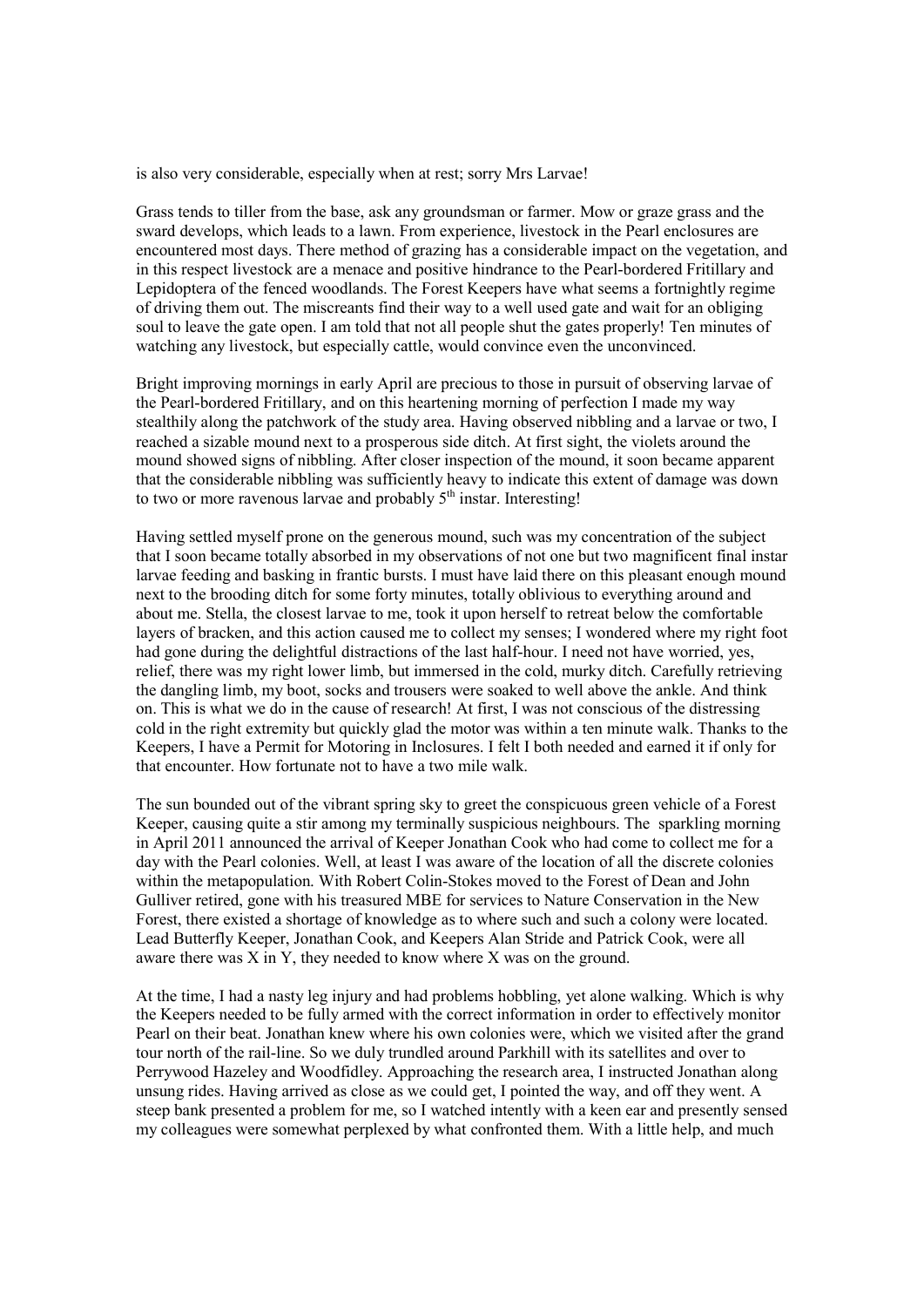merriment, and crawling on my hands and knees, I struggled up the bank and tottered a few yards to join the flummoxed keepers. My own beat Keeper, Patrick, asked me what was going on. Reconciling the strange evidence of what was around us to a thriving breeding area for Pearl was a challenge met face on. We had a constructive discourse interspersed with Jonathan's customary banter and incisive observations as proposals to remove some of the shade causing pine were discussed.

Later, in August, we had three days looking at and appropriately marking the winter tasks which included forty pine trees adjacent to the ditch. The pine trees were subsequently felled; some of the trees showed early signs of the disease, red band needle blight. After clearance, an immense layer of brash remained and by late March it fell to me to spend some 40 hours raking and removing the detritus. So I can testify to the sun-trap created, which must have been a salvation to the developing larvae.

Over a decade has flown-by since I embraced a commitment to pursue all things P-bF in the main core area of the New Forest.



**Underside** (Paul Brock)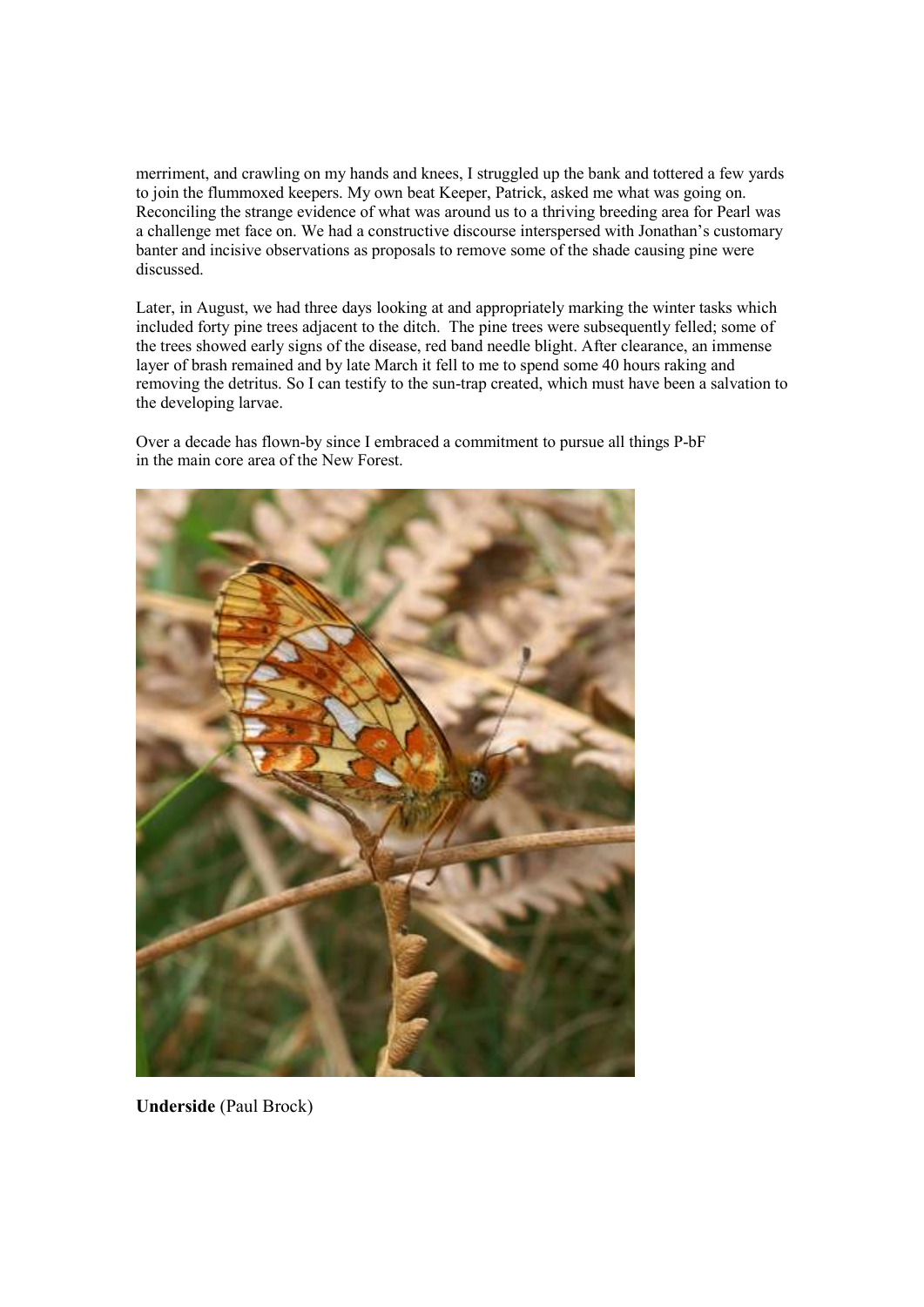At the start of 2013, I have the opportunity to look back to those early days. I clearly remember how self-assured I was of the knowledge I could bring to the table. What Knowledge? With the hindsight of an accumulated wealth of knowledge and experience garnered in recent years, the question What Knowledge? appears entirely apposite. I knew nothing of real worth, and frankly admit this having spent the last decade being obsequiously anti-social by reason of a solitary pursuit in the isolation of a forest. Yes, I could identify P-bF, as I could other butterflies of the south country, and I knew when they were on the wing and habitat types, chalk downland, woodlands, heath, but recognise now that I had but a rudimentary grasp of profound detail. Back in those formative days, communication with the Keepers followed a protocol of tentative conversations with the aim of a mutual exchange fuelled by the records I could supply. Today, the relationship with the Forest Keepers is one of a harmonious rapport based on mutual respect and trust.

A tentative look forward to 2013 and beyond. Butterflies are resilient creatures. The weather has thrown everything at us, and we can but hope for a resurgence in fortunes. The recovery in Pearl numbers is an uphill struggle from a low figure, so it's steady at that and given better weather than experienced in 2012, the numbers can slowly build. In 2012, England experienced its wettest year on record, yet at the end of March we were in drought conditions. Dry, cold conditions, and a covering of snow isn't at all bad, are far more advantageous than the inclement wet but reasonably mild weather of this mid-winter. So optimism really is dampened!

Having visited breeding Pearl locations in recent days, I am not imbued with confidence from what I witnessed. Several locations were severely waterlogged, and everything horribly soaked and rank. It is inconceivable that larvae at a location near Lyndhurst will survive. Though ovipositing in a more favourable habitat patch at this site could well persist to perpetuate the species at this satellite, but that might be blind optimism rather than the face of reality. The experiences garnered from the majority of the locations within the metapopulation have provided inspiration, magical moments and furnished that essential open-air classroom element. My fondness for New Copse, with its various matrix of habitat patches, continuity and transition, the delightful wide broad rides and not least the spectacular highlight of 2004, are priceless and precious experiences. They have formed an integral part in the total experience, but it is the whole of the many intricate and discrete parts which have formed this classroom. The working classroom would not be complete without the research area, which though it has lost its vigour and much of its character, the true character, the countless golden moments and sense of purpose will remain etched in memory, not lingering but vivid and rich, just as it enriched my life, education and understanding of this iconic butterfly. This "blessed ditch of happy memories" has provided more than a source of knowledge, it has enabled a communication and profound experience with nature so elemental to have dominated my life, at least for a few tiring weeks each year, in this great University of magical and golden memories, of Days with the Pearl in the New Forest.

Acknowledgements for this article, first and foremost are to the Forest Keepers, and in particular, Lead Butterfly Keeper Jonathan Cook and Forest Keepers Patrick Cook, Marteen Ledebeor, Alan Stride and Wildlife Ranger Colin Elford. Thanks are due to all Forestry Commission staff who have actively contributed in their way, and to the Two Trees conservation team. Thanks to the many others who have helped the cause. Special thanks are due to Paul Brock for encouraging me to write this article and editing as appropriate for the Report and website. I thank Matthew Oates for allowing me to refer to his Report of 2003 and for his constructive comments on this article. In recent years, countless experiences and observations have broadened my knowledge and understanding of this delicate and iconic creature, yet my enthusiasm to be in the field with the